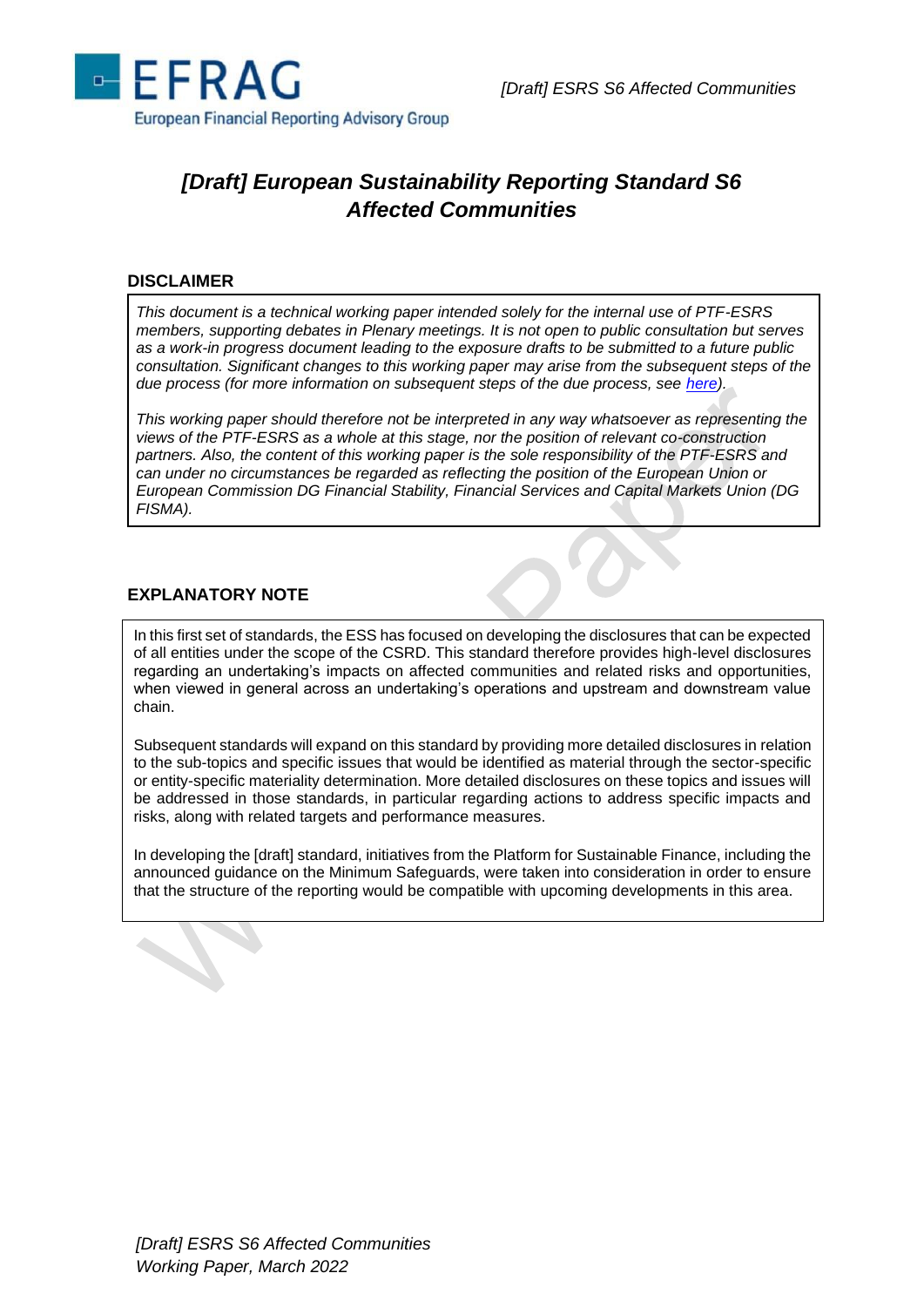# **Table of content**

| <b>OBJECTIVE</b>                                                                                                                             | 3                |
|----------------------------------------------------------------------------------------------------------------------------------------------|------------------|
| <b>INTERACTION WITH OTHER ESRS</b>                                                                                                           | 3                |
| <b>DISCLOSURE REQUIREMENTS</b>                                                                                                               | 4                |
| STRATEGY, BUSINESS MODEL, GOVERNANCE AND ORGANISATION, IMPACTS, RISKS AND OPPORTUNITIES                                                      | 4                |
| SPECIFIC COMMUNITIES-RELATED DISCLOSURES FOR THE IMPLEMENTATION OF ESRS 2 STRATEGY AND BUSINESS MODEL 4                                      |                  |
| [DISCLOSURE REQUIREMENT 1] IMPACTS ORIGINATING FROM BUSINESS MODEL AND STRATEGY_____________________                                         | 4                |
| SPECIFIC COMMUNITIES-RELATED DISCLOSURES FOR THE IMPLEMENTATION OF ESRS 4 IMPACTS, RISKS AND<br>Opportunities                                | 4                |
| [DISCLOSURE REQUIREMENT 2] MATERIAL IMPACTS ON COMMUNITIES AND TYPES OF COMMUNITIES AFFECTED_                                                | 4                |
| [DISCLOSURE REQUIREMENT 3] RISKS AND OPPORTUNITIES RELATED TO AFFECTED COMMUNITIES                                                           | 5                |
| POLICIES, TARGETS, ACTION PLANS AND RESOURCES                                                                                                | $6 \overline{6}$ |
| [DISCLOSURE REQUIREMENT 4] POLICIES RELATED TO AFFECTED COMMUNITIES                                                                          | 6                |
| [DISCLOSURE REQUIREMENT 5] PROCESSES FOR ENGAGING WITH AFFECTED COMMUNITIES ABOUT IMPACTS_____                                               | $\overline{7}$   |
| [DISCLOSURE REQUIREMENT 6] CHANNELS FOR AFFECTED COMMUNITIES TO RAISE CONCERNS                                                               | 7                |
| [DISCLOSURE REQUIREMENT 7] TARGETS RELATED TO MANAGING MATERIAL IMPACTS ON AFFECTED COMMUNITIES                                              | 8                |
| [DISCLOSURE REQUIREMENT 8] TAKING ACTION ON MATERIAL IMPACTS ON AFFECTED COMMUNITIES AND                                                     | 8                |
| [DISCLOSURE REQUIREMENT 9] INITIATIVES AIMED AT POSITIVE OUTCOMES FOR COMMUNITIES_                                                           | 9                |
| [DISCLOSURE REQUIREMENT 10] APPROACHES TO MITIGATING MATERIAL RISKS AND PURSUING MATERIAL<br>OPPORTUNITIES RELATED TO AFFECTED COMMUNITIES   | 9                |
| <b>APPENDIX A: DEFINED TERMS_</b>                                                                                                            | 10               |
| <b>APPENDIX B: APPLICATION GUIDANCE</b>                                                                                                      | 13               |
|                                                                                                                                              | 13               |
| [DISCLOSURE REQUIREMENT 1] - IMPACTS ORIGINATING FROM BUSINESS MODEL AND STRATEGY__________________                                          | <u>13</u>        |
| [DISCLOSURE REQUIREMENT 2] - MATERIAL IMPACTS ON COMMUNITIES AND TYPES OF COMMUNITIES AFFECTED                                               | 13               |
| [DISCLOSURE REQUIREMENT 3] -RISKS AND OPPORTUNITIES RELATED TO AFFECTED COMMUNITIES                                                          | 14               |
| [DISCLOSURE REQUIREMENT 4] - POLICIES RELATED TO AFFECTED COMMUNITIES                                                                        | <u>15</u>        |
| [DISCLOSURE REQUIREMENT 5] - PROCESSES FOR ENGAGING WITH AFFECTED COMMUNITIES ABOUT IMPACTS                                                  | <u>16</u>        |
| [DISCLOSURE REQUIREMENT 6] - CHANNELS FOR AFFECTED COMMUNITIES TO RAISE CONCERNS                                                             | 16               |
| [DISCLOSURE REQUIREMENT 7] - TARGETS RELATED TO MANAGING MATERIAL IMPACTS ON COMMUNITIES                                                     | 17               |
| [DISCLOSURE REQUIREMENT 8] - TAKING ACTION ON MATERIAL IMPACTS ON AFFECTED COMMUNITIES AND<br><b>EFFECTIVENESS OF THOSE ACTIONS</b>          | 18               |
| [DISCLOSURE REQUIREMENT 9] - INITIATIVES AIMED AT POSITIVE OUTCOMES FOR AFFECTED COMMUNITIES                                                 | 19               |
| [DISCLOSURE REQUIREMENT 10] - APPROACHES TO MITIGATING MATERIAL RISKS AND PURSUING MATERIAL<br>OPPORTUNITIES RELATED TO AFFECTED COMMUNITIES | 20               |
| <b>BASIS FOR CONCLUSIONS</b>                                                                                                                 | 21               |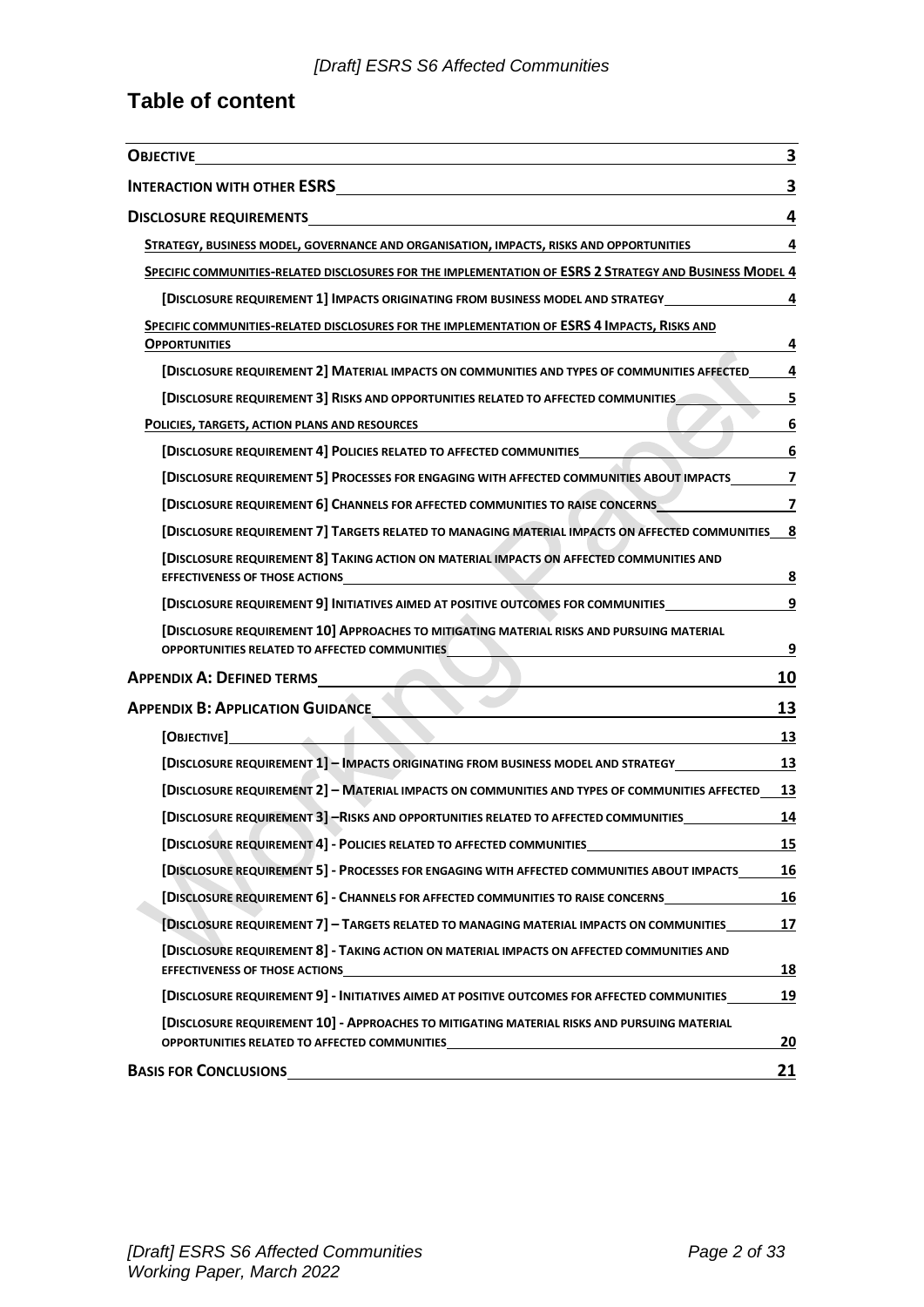# *[Draft] European Sustainability Reporting Standard S6 Affected Communities*

# <span id="page-2-0"></span>**Objective**

- 1. The objective of this [draft] standard is to set out the disclosure requirements for undertakings to report on both how they affect local communities – in both positive and negative ways – through their own operations and their upstream or downstream value chain and on business risks and opportunities related to their impacts and dependencies on local communities.
- 2. This draft standard derives from the draft CSRD stating that the sustainability reporting standards shall specify the information that undertakings are to disclose regarding social factors, including the principal actual or potential adverse impacts connected with the undertaking's value chain, including its own operations, its products and services, its business relationships and its supply chain, any actions taken, and the result of such actions, to prevent, mitigate or remediate actual or potential adverse impacts; and the principal risks to the undertaking related to sustainability matters, including the undertaking's principal dependencies on such matters, and how the undertaking manages those risks.
- 3. Undertakings shall disclose material information on the disclosure requirements of this [draft] standard as this will allow the users to understand developments in relation to the undertaking´s material impacts, risk and opportunities.
- 4. In order to meet the objective, the [draft] standard requires an explanation of the general approach the undertaking takes to identify and manage any material actual and potential impacts on affected communities in relation to:
	- (a) Impacts on communities' economic, social and cultural rights (adequate housing, adequate food, water and sanitation, land-related and security-related impacts);
	- (b) Impacts on communities' civil and political rights (freedom of expression, freedom of assembly, impacts on human rights defenders);
	- (c) Impacts on particular rights of Indigenous communities (free, prior and informed consent, self-determination, cultural rights).
- 5. The standard also requires an explanation of how such impacts, as well as the undertaking's dependencies on local communities, can create material risks or opportunities for the business. For example, negative relationships with local communities may disrupt an undertaking's operations or harm its reputation, while constructive relationships can bring important business benefits.
- 6. The objective of the [draft] standard is also to ensure that the reporting requirements for undertakings are consistent with the EU-taxonomy regarding sustainable finance, especially regarding the "minimum safeguards".

# <span id="page-2-1"></span>**Interaction with other ESRS**

7. This draft standard shall be reported in conjunction with the crosscutting presentation standard (ESRS 1), the standard on Strategy and Business Model (ESRS 2), and the standard requiring disclosure of the impacts, risks, and opportunities, including materiality assessments, of the undertaking (ESRS 4), as well as the other Social Pillar ESRS standards (ESRS S1-7). The reporting under this standard shall be consistent, coherent and where relevant clearly linked with reporting on the undertaking's own workforce under the ESRS standards S1 Workforce – Overarching Standard, ESRS S2 Workforce - Working Conditions, ESRS S3 Workforce - Equal Opportunities and ESRS S4 on Workforce - Other Work-related Rights, in order to ensure consistency in the reporting.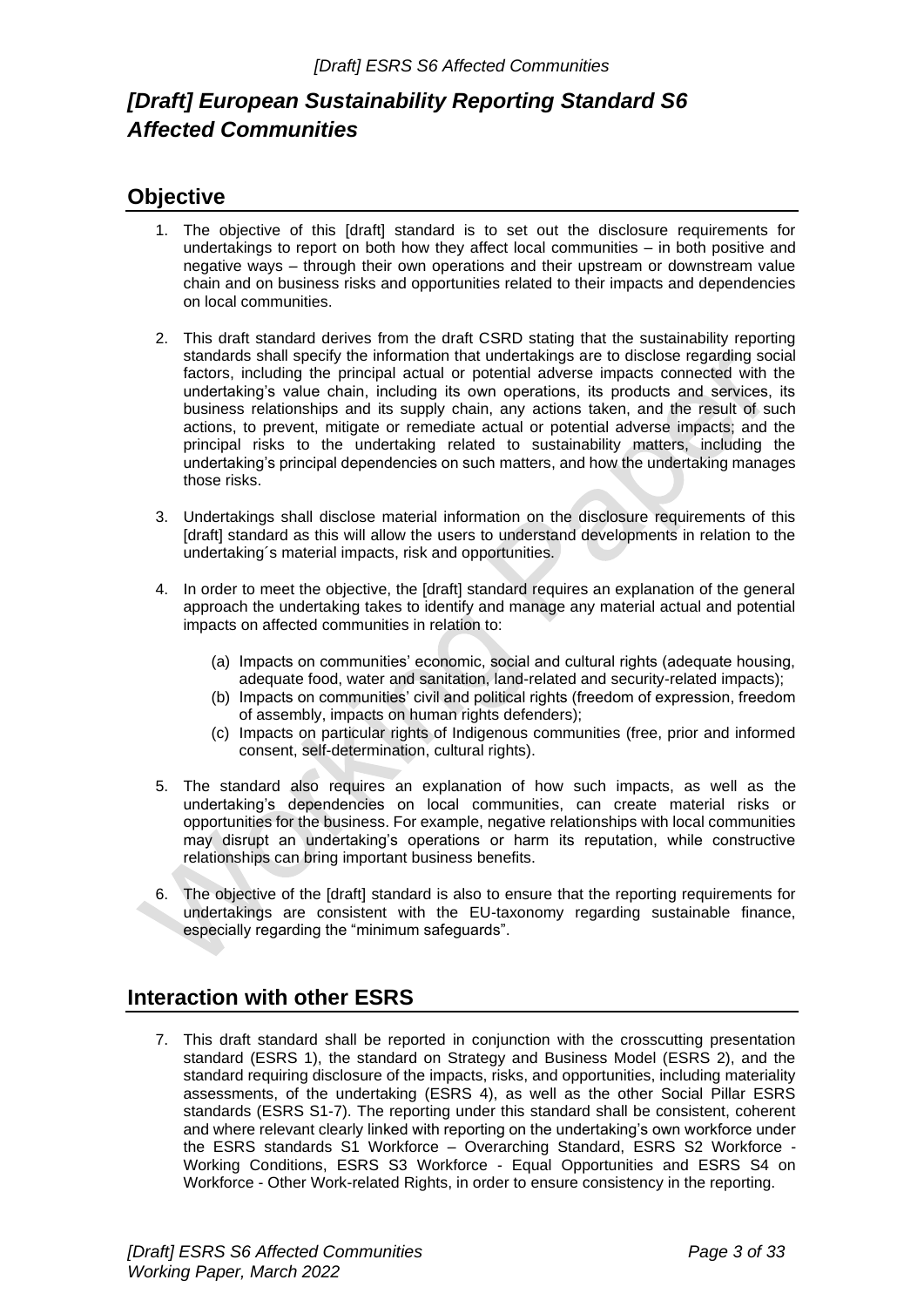# <span id="page-3-0"></span>**Disclosure requirements**

# <span id="page-3-1"></span>**Strategy, business model, governance and organisation, impacts, risks and opportunities**

- 8. The disclosure requirements related to affected communities and to (i) Strategy and business model, and (ii) Impacts, risks and opportunities are defined below.
- 9. The specific Disclosure Requirements related to affected communities hereafter (Disclosure Requirements 1 to 3) shall be complementary to the relevant cross-cutting standards (ESRS 2, and ESRS 4). The information to be covered by Disclosure Requirement 1 is prioritised and monitored directly by the undertaking's highest governing body due to its importance to the undertaking. DR 2 and DR 3 below are to be disclosed alongside ESRS 4.

# <span id="page-3-2"></span>**Specific affected communities-related disclosures for the implementation of ESRS 2 Strategy and Business Model**

#### <span id="page-3-3"></span>*[Disclosure requirement 1] Impacts originating from business model and strategy*

- 10. **The undertaking shall disclose whether it assesses the extent to which material impacts on local communities originate from the undertaking's business model and strategy, and how the highest governance bodies are informed about any such impacts.**
- 11. The principle to be followed under this disclosure requirement is to provide an understanding of if and how the undertaking considers whether its business model and strategy play a role in creating, exacerbating or (conversely) mitigating impacts on local communities, and how the highest governance bodies are made aware of such connections given their particular role in agreeing and overseeing the business model and strategy.
- 12. The undertaking shall state whether its assessment of material impacts on local communities considers if and how such impacts may be tied to features of the undertaking's business model or strategy, and the role of the highest governance bodies in reviewing such assessments as part of their decision-making processes.
- 13. Where this information is disclosed under ESRS 2, DR 7, the undertaking may provide a cross-reference.

# <span id="page-3-4"></span>**Specific affected communities-related disclosures for the implementation of ESRS 4 Impacts, Risks and Opportunities**

#### <span id="page-3-5"></span>*[Disclosure requirement 2] Material impacts on affected communities and types of communities affected*

- 14. **The undertaking shall state the material impacts - negative and positive - on communities and describe the main types of communities that are affected.**
- 15. The principle to be followed under this Disclosure Requirement is to provide an understanding of the specific material negative and positive impacts on local communities associated with the undertaking's operations and value chain, and who is affected.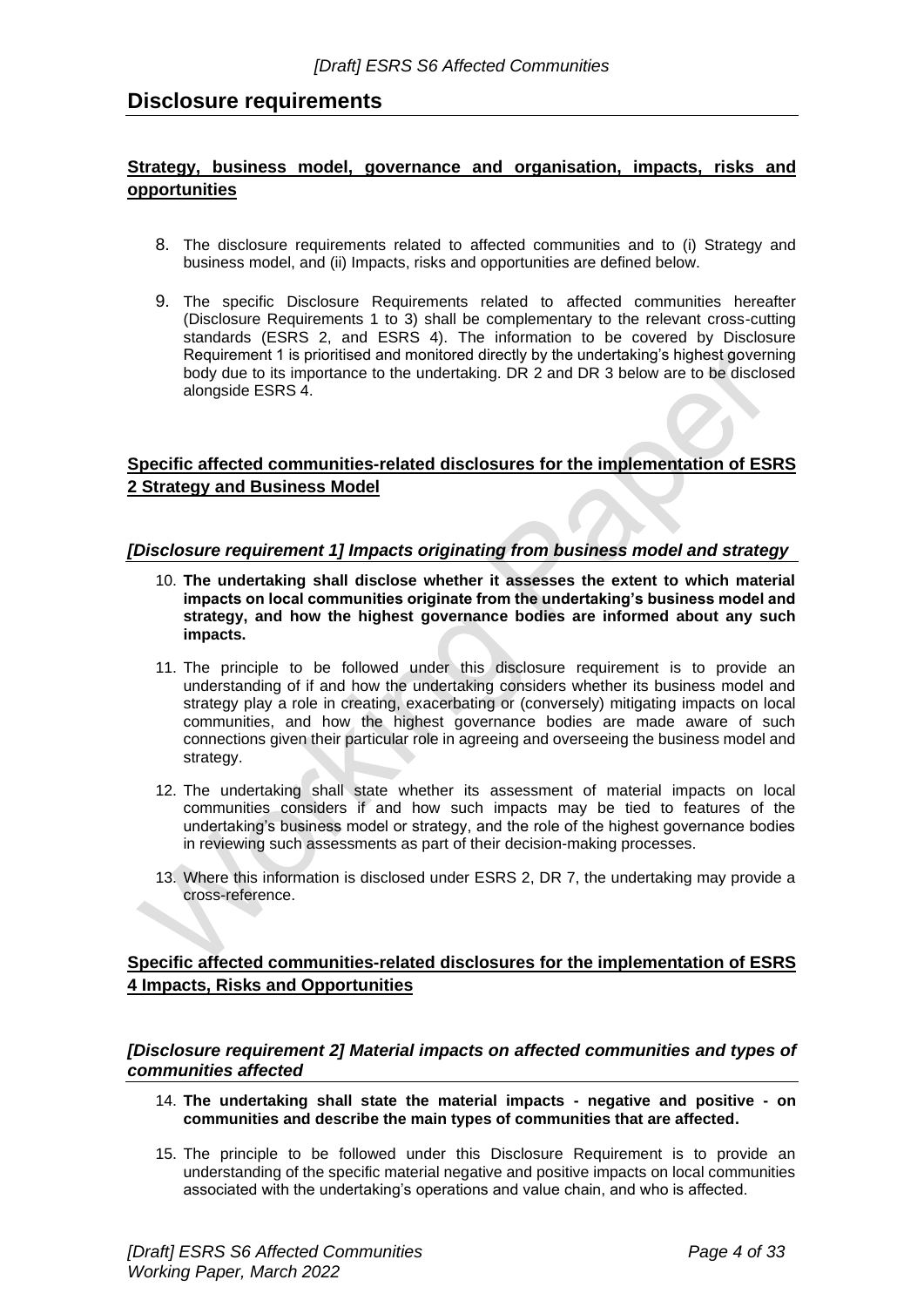- 16. The undertaking shall state its material impacts on communities which it may do by crossreferring to its disclosure under DR 2 of ESRS 4 Impacts, Risks, and Opportunities.
- 17. The undertaking shall disclose a brief description of the types of communities that can be materially affected by its operations or through its value chain, and specify whether they are:
	- (a) Communities directly living or working around the undertaking's operating sites, factories, facilities or other physical operations, or more remote communities affected by activities at those sites (for example by downstream water pollution);
	- (b) Communities along the undertaking's value chain (for example, those affected by the operations of suppliers' facilities or by the activities of logistics or distribution providers);
	- (c) Communities at one or both endpoints of the value chain (for example, at the point of extraction of metals or minerals or harvesting of commodities, or communities around waste or recycling sites);
	- (d) Communities of indigenous peoples.
- 18. The undertaking shall in the description highlight and explain material developments or changes in the reporting period regarding the types of impacts affecting local communities.

# <span id="page-4-0"></span>*[Disclosure requirement 3] Risks and opportunities related to affected communities*

- 19. **The undertaking shall state any material risks and opportunities for the business arising from impacts and dependencies on, as well as the general situation of, communities.**
- 20. The principle to be followed under this Disclosure Requirement is to provide an understanding of the business risks and opportunities that result either from impacts on communities or from the undertaking's dependencies on communities, and which are likely to influence the future cash flows and therefore the enterprise value of the undertakings in the short, medium or long term.
- 21. The undertaking shall explain any connections between material risks and opportunities and the material positive or negative impacts identified under DR2.
- 22. The undertaking may state any material risks or opportunities for the business arising from the undertaking's impacts or dependencies on communities by cross-referring to its DR 2 under ESRS 4 impacts, risks, and opportunities.
- 23. The undertaking shall include a brief description of the types of communities in relation to which material risks or opportunities for the undertaking arise, for example whether they are:
	- (a) Communities directly living or working around the undertaking's operating sites, factories, facilities or other physical operations, or more remote communities affected by activities at those sites (for example by downstream water pollution);
	- (b) Communities along the undertaking's value chain (for example, those affected by the operations of suppliers' facilities or by the activities of logistics or distribution providers);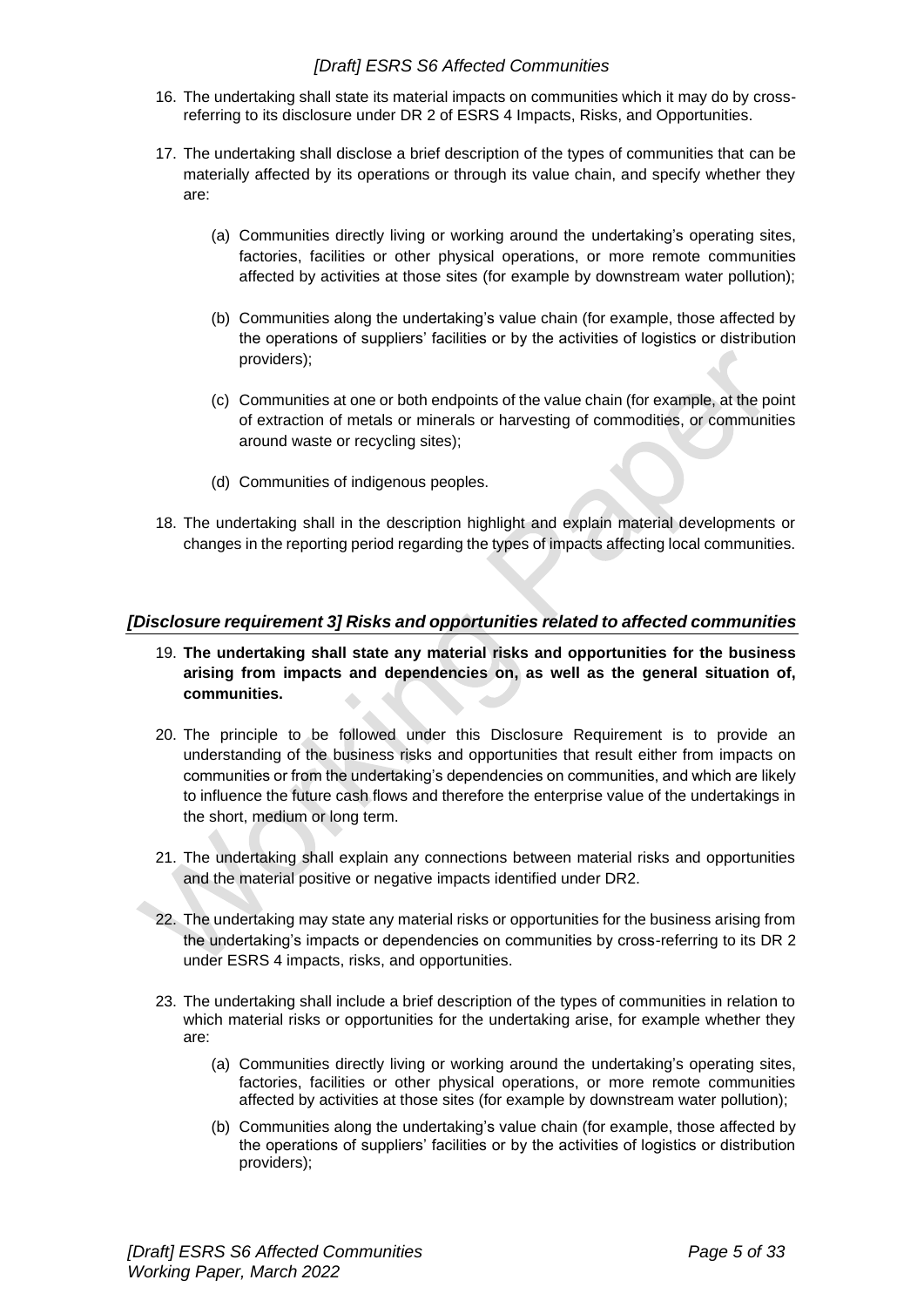- (c) Communities at one or both endpoints of the value chain (for example, at the point of extraction of metals or minerals or harvesting of commodities, or communities around waste or recycling sites).
- (d) Communities of indigenous peoples.
- 24. If relevant, the undertaking shall state and explain how more fundamental changes in the demographics and other relevant characteristics of the community have been considered when identifying its material risks or opportunities.

#### <span id="page-5-0"></span>**Policies, targets, action plans and resources**

### <span id="page-5-1"></span>*[Disclosure requirement 4] Policies related to affected communities*

- 25. **The undertaking shall state its policies that address the management of its material impacts or dependencies on communities, and any associated risks and opportunities, and provide a summary of their content and how they are communicated.**
- 26. The principle to be followed under this disclosure requirement is to provide an understanding of the extent to which the undertaking has policies that address the identification, management or remedy of impacts on local communities specifically, and/or which cover material risks or opportunities associated with those impacts, and how both those who are responsible for their implementation, and the local communities whose interests they address, are made aware of their existence and content.
- 27. The summary of the description of the policy shall contain the information requirements defined in ESRS 1 related to the Disclosure principle on policies implemented to manage material sustainability matters.
- 28. Where a policy is publicly available, the undertaking shall provide a link to the policy.
- 29. The undertaking should highlight any particular policy provisions for preventing and addressing impacts on Indigenous communities.
- 30. The undertaking shall state and digitally tag specific policy commitments that are relevant to communities, including those that form part of a:
	- (a) Human rights policy that addresses respect for the human rights of all stakeholders;
	- (b) Human rights policy specific to respect for the human rights of communities, and indigenous peoples specifically;
	- (c) Policy addressing engagement with affected stakeholders;
	- (d) Policy addressing measures to provide and/or enable remedy for human rights impacts.
- 31. The undertaking shall summarise how the policy (including policy commitments, code of conducts and other relevant policies as outlined above) is communicated in an accessible form to local communities, business relationships, and other relevant stakeholders in the undertaking's value chain.
- 32. If the undertaking cannot disclose the above required information, because it has not adopted a policy and/or objectives as outlined in ESRS 1, it may disclose this to be the case and providing reasons for not having adopted a policy or objectives.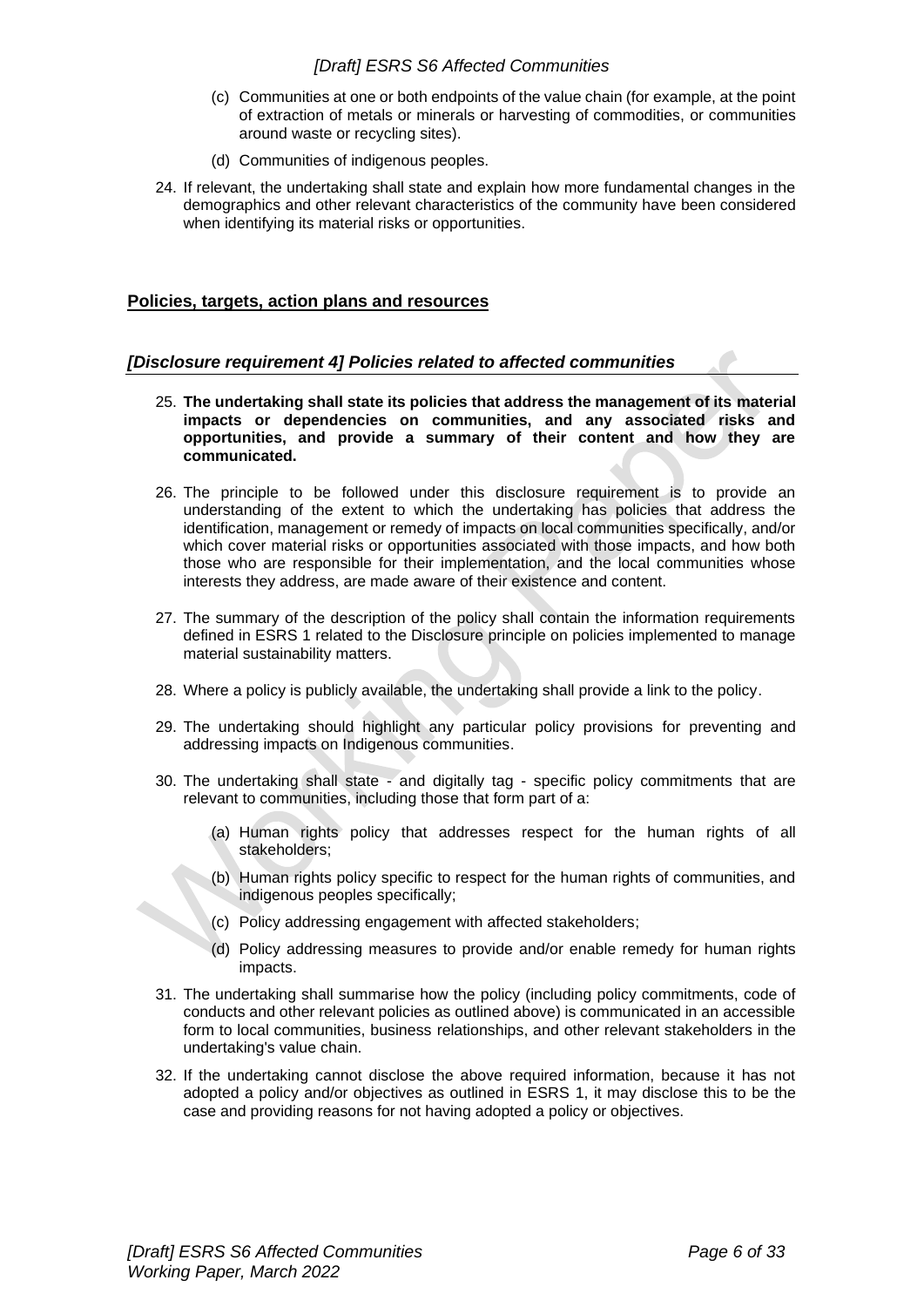#### <span id="page-6-0"></span>*[Disclosure requirement 5] Processes for engaging with affected communities about impacts*

- 33. **The undertaking shall explain its general processes for engaging with affected communities and their representatives about actual and potential impacts on them.**
- 34. The principle to be followed under this disclosure requirement is to provide an understanding of how the undertaking engages as part of its ongoing due diligence process with affected communities about actual and potential positive and/or negative impacts that do or may affect them, and whether and how perspectives of affected communities are taken into account in the decision-making processes of the undertaking.
- 35. The undertaking shall explain whether and how the perspectives of affected communities inform its decisions or activities. This shall include an explanation of:
	- (a) Whether engagement occurs with affected communities or their legitimate representatives directly, or with credible proxies that have insight into their situation;
	- (b) The stage at which engagement occurs (for example, in assessing the feasibility of an activity, in setting the budget or resources needed for it or in evaluating its effectiveness), and the type of engagement (e.g. participation, consultation, information, etc.);
	- (c) What role or function within the undertaking has responsibility for ensuring this engagement happens and that the results inform the undertaking's approach.
- 36. Where affected communities are indigenous peoples, the undertaking shall also explain how it takes into account their particular rights in its stakeholder engagement approach, including their right to free, prior and informed consent with regard to their cultural, intellectual, religious and spiritual property; activities affecting their lands and territories; and legislative or administrative measures that affect them.

#### <span id="page-6-1"></span>*[Disclosure requirement 6] Channels for affected communities to raise concerns*

- 37. **The undertaking shall describe any channels it has in place for affected communities to raise their concerns or needs directly with the undertaking, and/or through which the undertaking supports the availability of mechanisms by its business relationships and monitors issues raised and addressed.**
- 38. The principle to be followed under this disclosure requirement is to provide an understanding of the formal means by which affected communities can make their concerns and needs known directly to the undertaking, how the undertaking follows up with these communities regarding the issues raised, and the effectiveness of these channels.
- 39. The channels for raising concerns or needs include any grievance mechanisms, hotline, dialogue processes or other means through which members of affected communities or their legitimate representatives can raise concerns about impacts or explain needs that they would like the undertaking to address. This could include both channels provided by the undertaking directly, and channels provided by the entities who might have an impact on local communities, together with information on how the undertaking supports or requires the availability of such channels and whether it has insight into the issues raised.
- 40. The undertaking shall explain whether and how it knows that affected communities are aware of and trust these structures or processes as a way to raise their concerns or needs and have them addressed, and whether the undertaking has policies in place regarding the protection of individuals that use them against retaliation.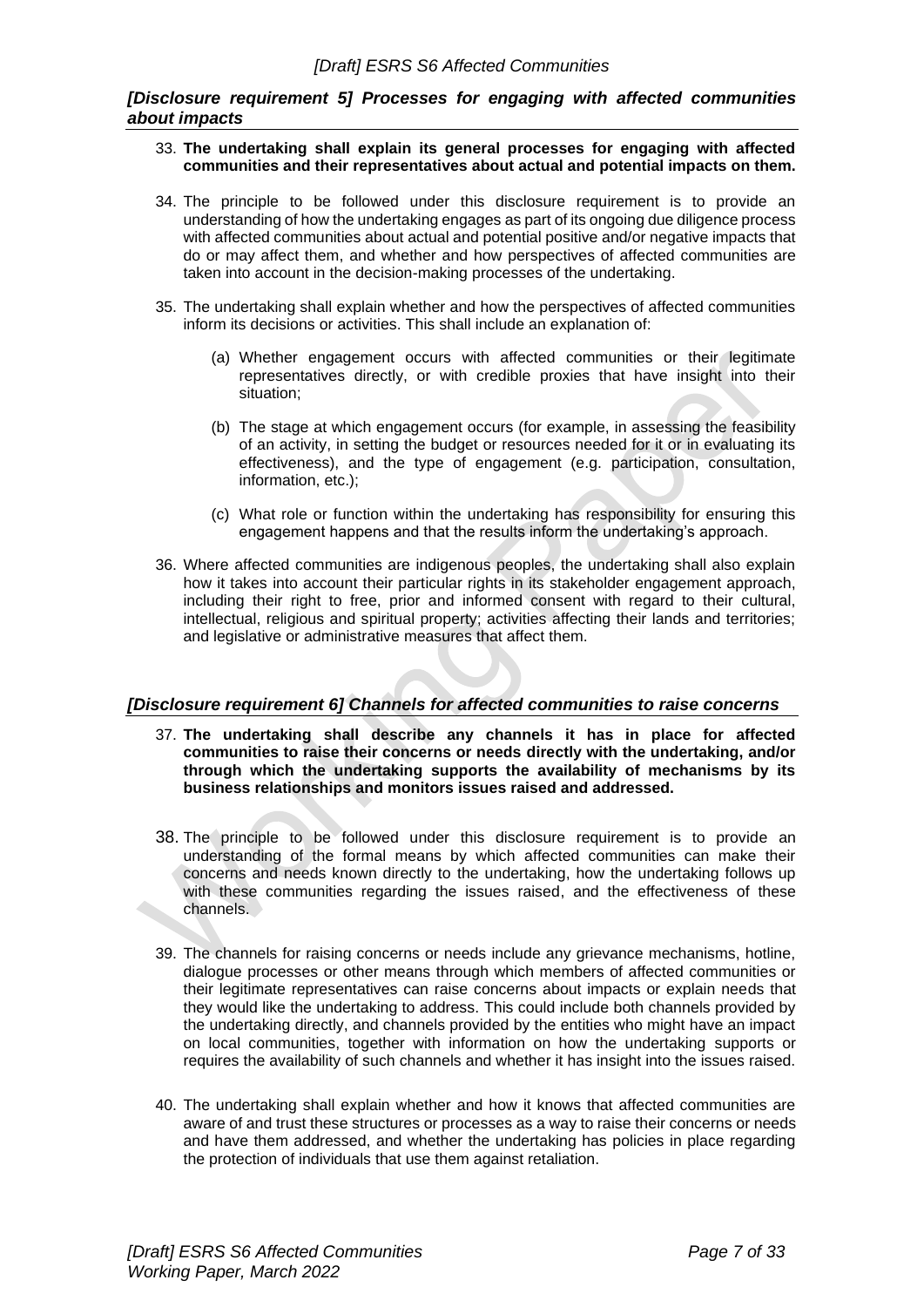41. If the undertaking cannot disclose the above required information, because it has not adopted a channel for raising concerns, it may disclose this to be the case and providing reasons for not having adopted such a channel.

#### <span id="page-7-0"></span>*[Disclosure requirement 7] Targets related to managing material impacts on affected communities*

- 42. **The undertaking shall explain any outcome-oriented targets related to reducing negative impacts on affected communities and/or advancing positive impacts, and/or managing material risks and opportunities.**
- 43. The principle to be followed under this disclosure requirement is to provide an understanding of the extent to which the undertaking is using targets to drive and measure progress in addressing negative impacts, and/or advancing positive impacts, on affected communities.
- 44. The undertaking shall describe any targets linked to specific material positive or negative impacts on affected communities and/or to risks or opportunities associated with affected communities.
- 45. The undertaking shall disclose the process for setting the targets, including whether and how the undertaking engaged directly with affected communities, or their legitimate representatives directly, or with credible proxies that have insight into their situation, in:
	- (a) Setting any such targets,
	- (b) Tracking the undertaking's performance against them;
	- (c) Identifying any lessons or improvements as a result of the undertaking's performance.

In addition, the description of the targets shall follow the requirements set out in ESRS 1.

46. When describing the targets, it is important to ensure the comparability of the undertaking's performance over the years.

#### <span id="page-7-1"></span>*[Disclosure requirement 8] Taking action on material impacts on affected communities and effectiveness of those actions*

- 47. **The undertaking shall explain its approaches to taking action on its material impacts on affected communities and how it assesses the effectiveness of the actions.**
- 48. The principle to be followed under this disclosure requirement is to provide an understanding of the types of process, initiative or engagement through which the undertaking works to prevent, mitigate or remedy material impacts on affected communities.
- 49. The undertaking shall describe the undertaking's approaches to:
	- (a) Identifying what action is needed and appropriate in response to a particular actual or potential impact;
	- (b) Taking action in relation to specific material impacts on communities, including any action in relation to its own practices regarding land acquisition, planning and construction, operation or closure practices, as well as whether wider industry or collaborative action with other relevant parties will be required;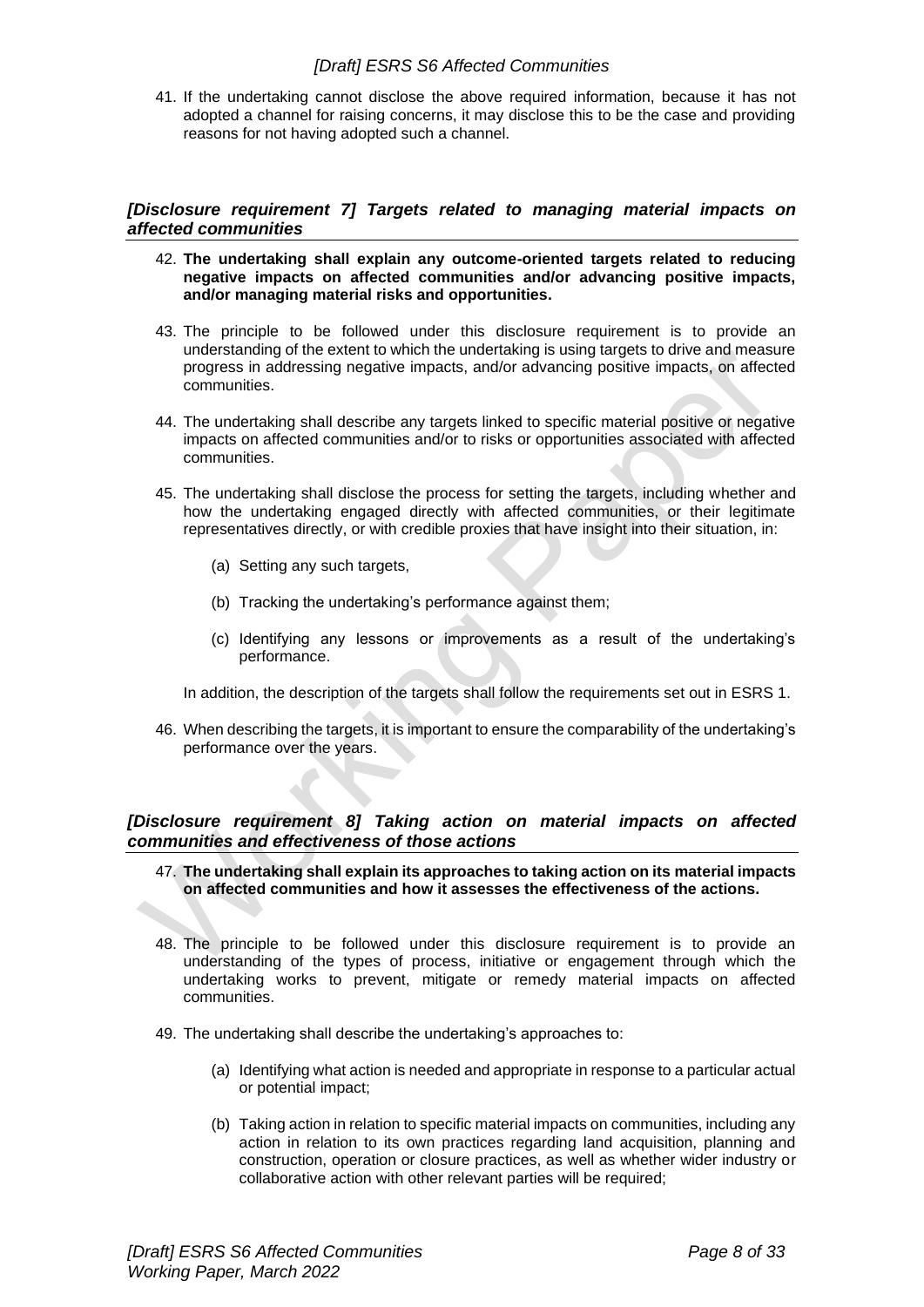(c) Ensuring that processes to provide or enable remedy in the event of negative impacts are available and effective in their implementation and outcomes.

#### <span id="page-8-0"></span>*[Disclosure requirement 9] Initiatives aimed at positive outcomes for communities*

- 50. **The undertaking shall explain whether it has social investment or other development programmes in place to positively contribute to local communities' needs, and whether these also play a role in mitigating related material negative impacts.**
- 51. The principle to be followed under this Disclosure Requirement is to provide an understanding of whether and how the undertaking pursues particular initiatives aimed at delivering positive outcomes for affected communities, and the extent to which these initiatives are also relevant to its efforts to reduce negative impacts.
- 52. The undertaking shall describe any social investment or other development programmes it has in place that are based on local communities' needs and their level of implementation. This description is to include:
	- (a) Information about whether and how affected communities and legitimate representatives and credible proxies play a role in decisions regarding the design and implementation of these programmes;
	- (b) Information about the intended or achieved positive outcomes for local communities of these programmes;
	- (c) An explanation of whether these programmes also play a role in mitigating related negative material impacts (as disclosed under DR2);
	- (d) Any access and benefit-sharing or other legal agreements that the undertaking has with indigenous communities.

### <span id="page-8-1"></span>*[Disclosure requirement 10] Approaches to mitigating material risks and pursuing material opportunities related to affected communities*

- 53. **The undertaking shall explain its approaches to mitigating material risks and pursuing material opportunities arising from impacts on local communities.**
- 54. The principle to be followed under this Disclosure Requirement is to provide an understanding of the ways in which the undertaking is addressing the material risks and pursuing the material opportunities related to affected communities.
- 55. The undertaking shall explain its general approaches to taking action on material risks arising from its impacts and dependencies on local communities.
- 56. The undertaking shall explain its general approaches to pursuing material opportunities arising from its impacts on local communities.

#### **Application provisions**

57. ESRS S6 Affected Communities standard will become effective in line with the respective CSRD requirements and timelines. None of the Disclosure Requirements of ESRS S6 Affected Communities standard is supposed to be applied with deferral by one year.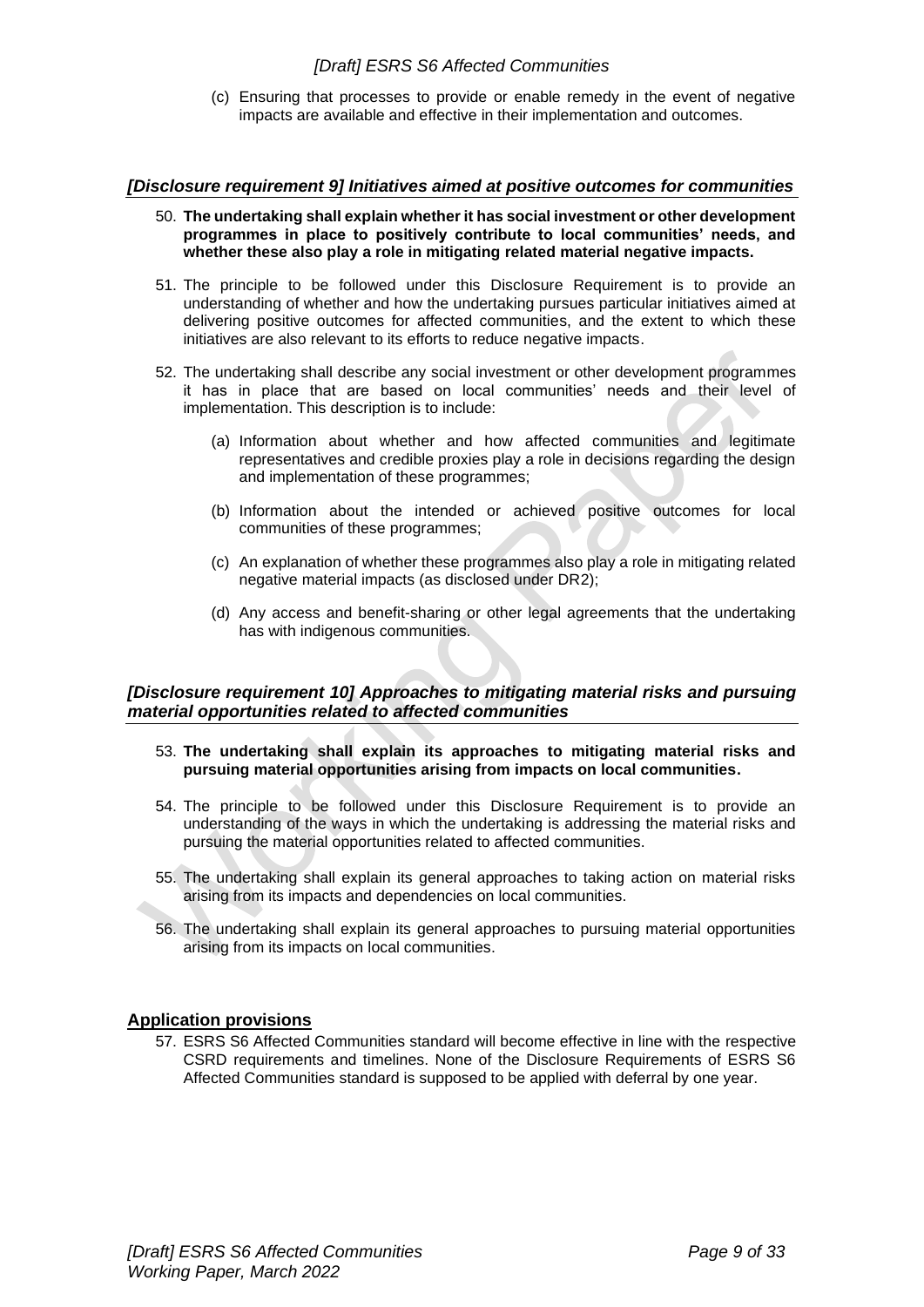# <span id="page-9-0"></span>**Appendix A: Defined terms**

This appendix is integral part of the [draft] ESRS S6 Affected Communities standard.

| Affected stakeholders         | An individual or group that has been or may be<br>affected by a reporting undertaking's operations,<br>products or services, including through its value<br>chain.                                                                                                                                                                                                                                                                                                         |
|-------------------------------|----------------------------------------------------------------------------------------------------------------------------------------------------------------------------------------------------------------------------------------------------------------------------------------------------------------------------------------------------------------------------------------------------------------------------------------------------------------------------|
| Affected communities          | A group living or working in the same area that<br>has been or may be affected by a reporting<br>undertaking's operations or through its value<br>chain. The local community can range from those<br>living adjacent to the organisation's operations to<br>those living at a distance.                                                                                                                                                                                    |
| <b>Business relationships</b> | Those relationships an undertaking has with<br>business partners, entities in its value chain and<br>any other non-State or State entity directly linked<br>to its business operations, products or services.<br>They include indirect business relationships in its<br>value chain, beyond the first tier, and minority as<br>well as majority shareholding positions in joint<br>ventures or investments                                                                 |
| Credible proxies              | Individuals with sufficiently deep experience in<br>engaging with affected stakeholders from a<br>particular region or context (for example, women<br>workers on farms, indigenous peoples or migrant<br>workers) who can help to effectively convey their<br>likely concerns. In practice, this can include<br>development<br>NGO <sub>s</sub> ,<br>and<br>human<br>rights<br>international trade unions and local civil society,<br>including faith-based organisations. |
| Human rights due diligence    | An ongoing risk management process that a<br>reasonable and prudent undertaking needs to<br>follow in order to identify, prevent, mitigate and<br>account for how it addresses its adverse human<br>rights impacts. It includes four key steps:<br>assessing actual and potential human rights<br>impacts; integrating and acting on the findings;<br>tracking responses; and communicating about<br>how impacts are addressed.                                            |
| Grievance mechanism           | A formal system put in place by an undertaking or<br>third party for receiving complaints, addressing<br>concerns and providing remedies. Grievance<br>mechanisms should be legitimate, accessible,<br>predictable,<br>equitable,<br>transparent,<br>rights-<br>compatible, a source of continuous learning.                                                                                                                                                               |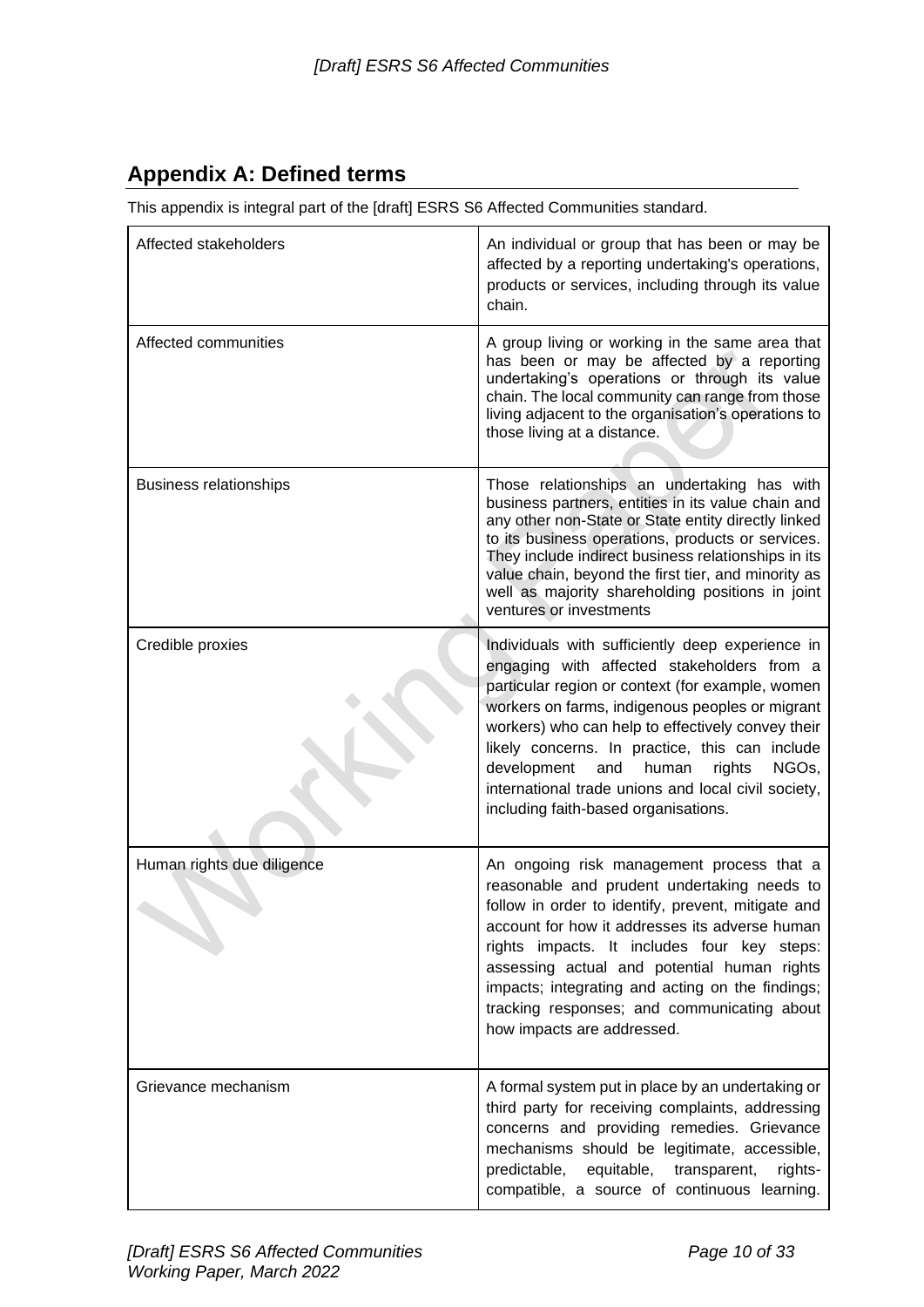|                            | Where operated by an undertaking that may be<br>the object of complaints, their process should<br>also be based on dialogue and engagement with<br>the individuals concerned.                                                                                                                                                                                                                                                                                                                                                                                                                                                                                                                                                                                                                                                  |
|----------------------------|--------------------------------------------------------------------------------------------------------------------------------------------------------------------------------------------------------------------------------------------------------------------------------------------------------------------------------------------------------------------------------------------------------------------------------------------------------------------------------------------------------------------------------------------------------------------------------------------------------------------------------------------------------------------------------------------------------------------------------------------------------------------------------------------------------------------------------|
| Indigenous peoples         | Indigenous peoples are generally identified as 1)<br>tribal peoples in independent countries whose<br>cultural<br>economic<br>social,<br>and<br>conditions<br>distinguish them from other sections of the<br>national community, and whose status is<br>regulated wholly or partially by their own customs<br>or traditions or by special laws or regulations; 2)<br>peoples in independent countries who are<br>regarded as indigenous on account of their<br>descent from the populations which inhabited the<br>country, or a geographical region to which the<br>country belongs, at the time of conquest or<br>colonisation or the establishment of present state<br>boundaries and who, irrespective of their legal<br>status, retain some or all of their own social,<br>economic, cultural and political institutions. |
| Legitimate representatives | Individuals recognised as such under law or<br>such<br>practice,<br>as<br>elected<br>trade<br>union<br>representatives in the case of workers, or other<br>similarly freely chosen representatives of affected<br>stakeholders.                                                                                                                                                                                                                                                                                                                                                                                                                                                                                                                                                                                                |
| Leverage                   | The ability of an undertaking to effect change in<br>the wrongful practices of another party that is<br>causing or contributing to an adverse human<br>rights impact.                                                                                                                                                                                                                                                                                                                                                                                                                                                                                                                                                                                                                                                          |
| Remedy                     | Refers to both the process of providing remedy<br>for a negative human rights impact and the<br>substantive outcomes that can counteract, or<br>good, the negative impact.<br>make<br>These<br>outcomes may take a range of forms such as<br>apologies, restitution, rehabilitation, financial or<br>non-financial<br>compensation,<br>and<br>punitive<br>sanctions (whether criminal or administrative,<br>such as fines), as well as the prevention of harm<br>through, for example, injunctions or guarantees<br>of non-repetition.                                                                                                                                                                                                                                                                                         |
| Stakeholder engagement     | An ongoing process of interaction and dialogue<br>between an undertaking and its stakeholders that<br>enables the undertaking to hear, understand and<br>respond to their interests and concerns.                                                                                                                                                                                                                                                                                                                                                                                                                                                                                                                                                                                                                              |
| Supplier                   | Entity upstream from the organisation (i.e., in the<br>organisation's supply chain), which provides a<br>product or service that is used in the development<br>of the organisation's own products or services. A                                                                                                                                                                                                                                                                                                                                                                                                                                                                                                                                                                                                               |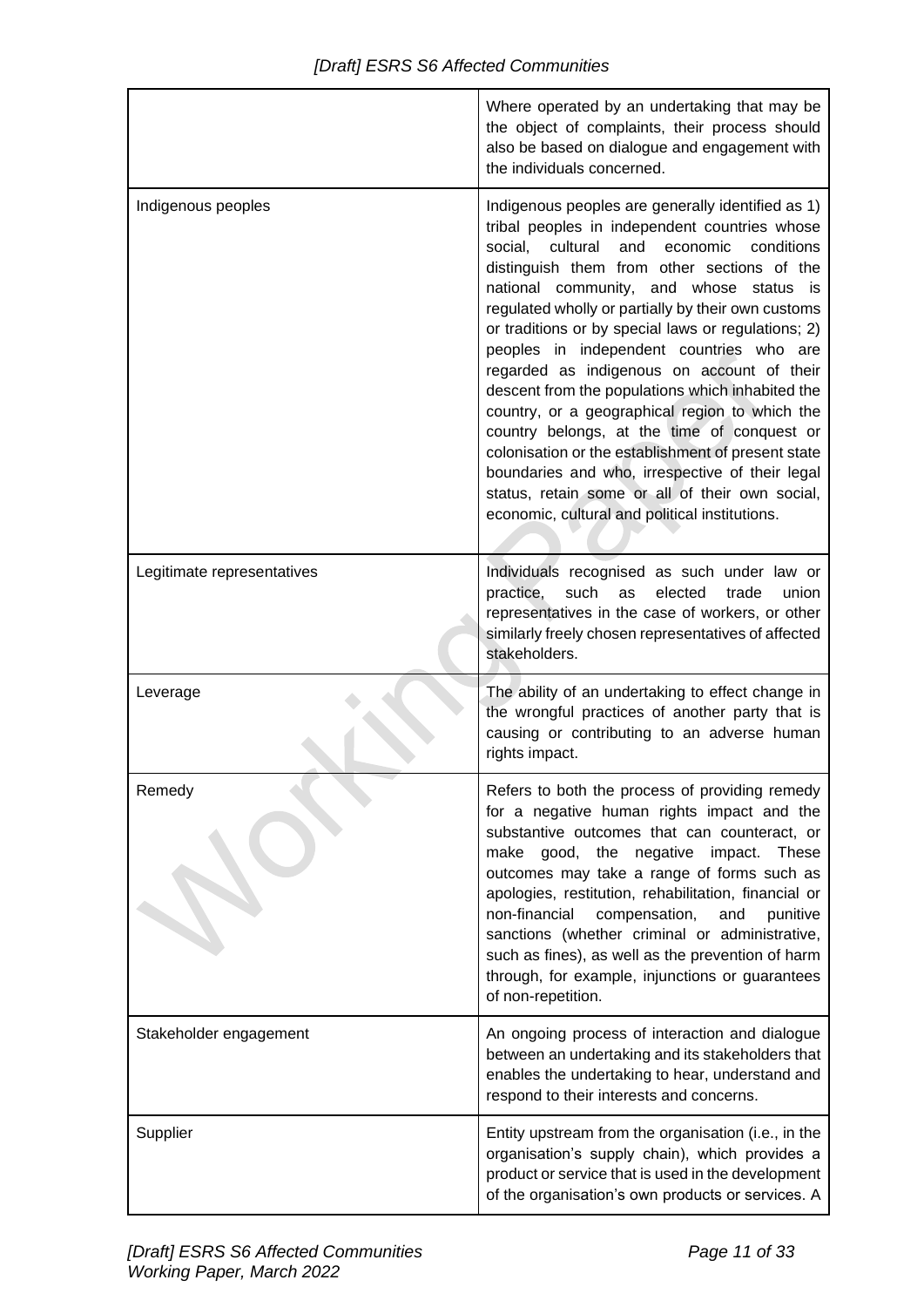|                    | supplier can have a direct business relationship<br>with the organisation (often referred to as a first-<br>tier supplier) or an indirect business relationship.                                                                                                                                                                                                                                                                           |
|--------------------|--------------------------------------------------------------------------------------------------------------------------------------------------------------------------------------------------------------------------------------------------------------------------------------------------------------------------------------------------------------------------------------------------------------------------------------------|
| Value chain        | The full range of activities or processes needed<br>to create a product or service. This includes<br>undertakings with which the undertaking has a<br>direct or indirect business relationship, both<br>upstream and downstream of its own activities,<br>which either (a) supply products or services that<br>contribute to the organisation's own products or<br>services, or (b) receive products or services from<br>the organisation. |
| Value chain worker | An individual performing work in the value chain<br>of an undertaking, regardless of the existence or<br>nature of any contractual relationship with that<br>undertaking.                                                                                                                                                                                                                                                                  |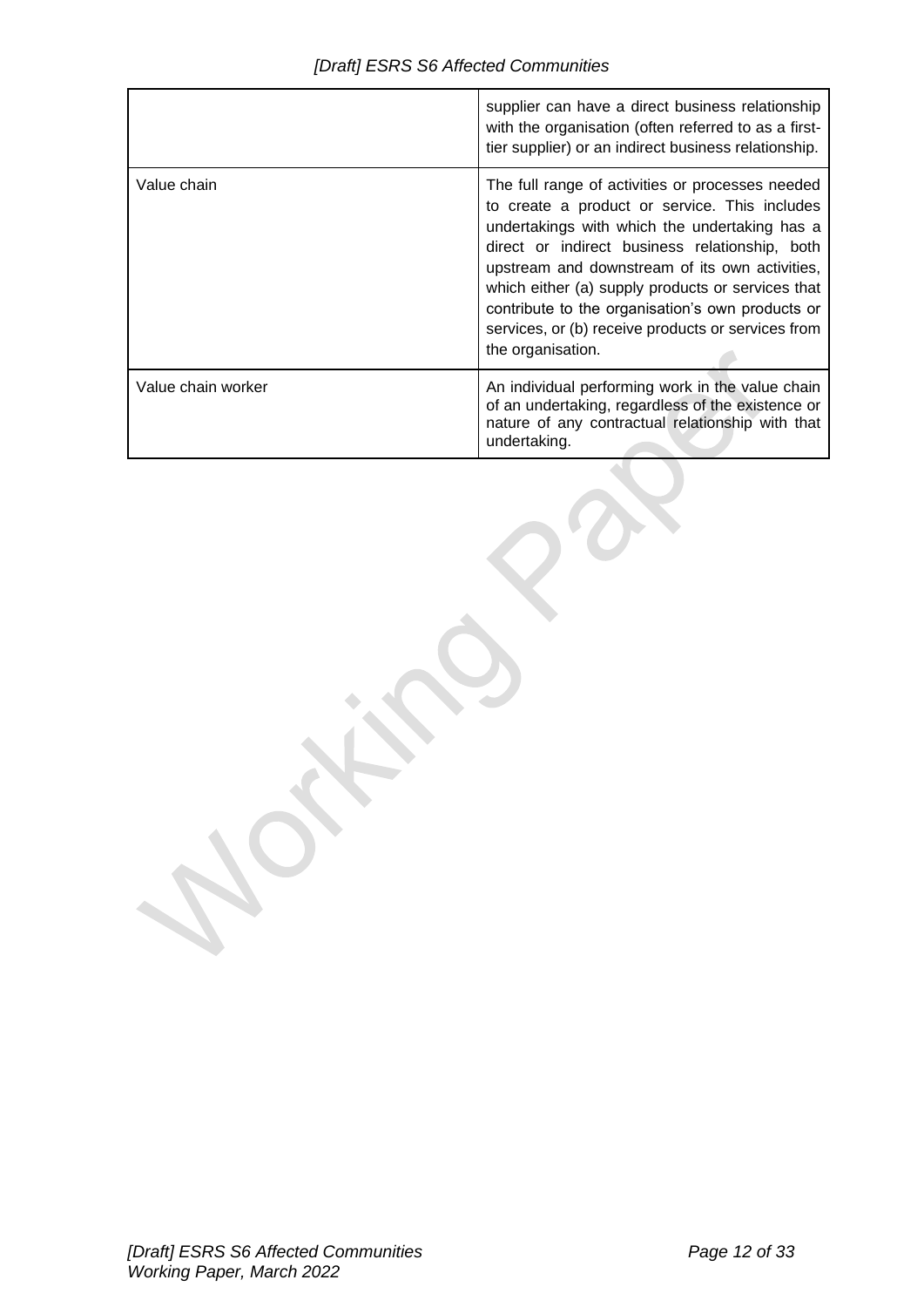# <span id="page-12-0"></span>**Appendix B: Application Guidance**

This appendix is an integral part of the [draft] ESRS S6 Affected Communities Standard. It describes the application of the requirements set for in paragraphs 8-56 and has the same authority as the other parts of this [draft] ESRS S6 Standard.

# <span id="page-12-1"></span>*[Objective]*

- AG 1. The types of content and definitions used in reported information shall be consistent over time in order to ensure that users understand material developments and can compare past and present events. Static information can be made easily available through other channels in order to ensure focused reporting. Any material changes relevant for users of reporting should be highlighted and explained. The undertaking may also highlight special issues relevant to a material impact for a shorter period of time, for instance initiatives regarding the impacts on communities related to the undertaking's operations due to extreme and sudden weather conditions.
- AG 2. Changes in the strategy or the business model (reported under ESRS 2) may result in the undertaking changing, for instance, policies and KPIs that are relevant to reporting under this draft standard. Since this impacts the consistency of reporting over time, the undertaking shall explain any such changes and, if possible and relevant, support comparability by providing equivalent data from the previous year in line with the provisions set out in ESRS 1. If not possible, for instance due to an excessive cost associated with doing so or the lack of available data, then this constraint should be disclosed.

# <span id="page-12-2"></span>*[Disclosure requirement 1] – Impacts originating from business model and strategy*

- AG 3. The disclosure requirement assumes that the undertaking has determined its material impacts on communities following the process set out in ESRS 4 [Impacts, Risks, and Opportunities].
- AG 4. Where this information is disclosed under ESRS 2, DR 7, the undertaking may provide a cross-reference to its disclosures under ESRS 2.
- AG 5. Connections between an undertaking's business model and material negative impacts on communities may relate to the undertaking's value proposition, its value chain, or its cost structure and the revenue model.

### <span id="page-12-3"></span>*[Disclosure requirement 2] – Material impacts on affected communities and types of communities affected*

- AG 6. The disclosure requirement assumes that the undertaking has determined its material impacts on communities following the process set out in ESRS 4 [Impacts, Risks, and Opportunities].
- AG 7. In providing further information about its material impacts on communities, the undertaking should state:
	- a) Whether the impacts are actual or potential;
	- b) The timeframe of the impacts (i.e., whether the effects are short-term, mediumterm or long-term);
	- c) Whether they are related to one or more geographic contexts.

In the case of potential negative impacts, the undertaking should provide information about how the impact is identified and assessed, including, where possible, its potential severity (scale, scope and irremediable character) and estimated likelihood.

AG 8. In the case of negative impacts, the undertaking may state whether they are widespread or systemic in contexts where the undertaking operates or has sourcing or other business relationships (e.g., marginalised populations suffering impacts on their health and quality of life in a highly industrialised area), or whether they are related to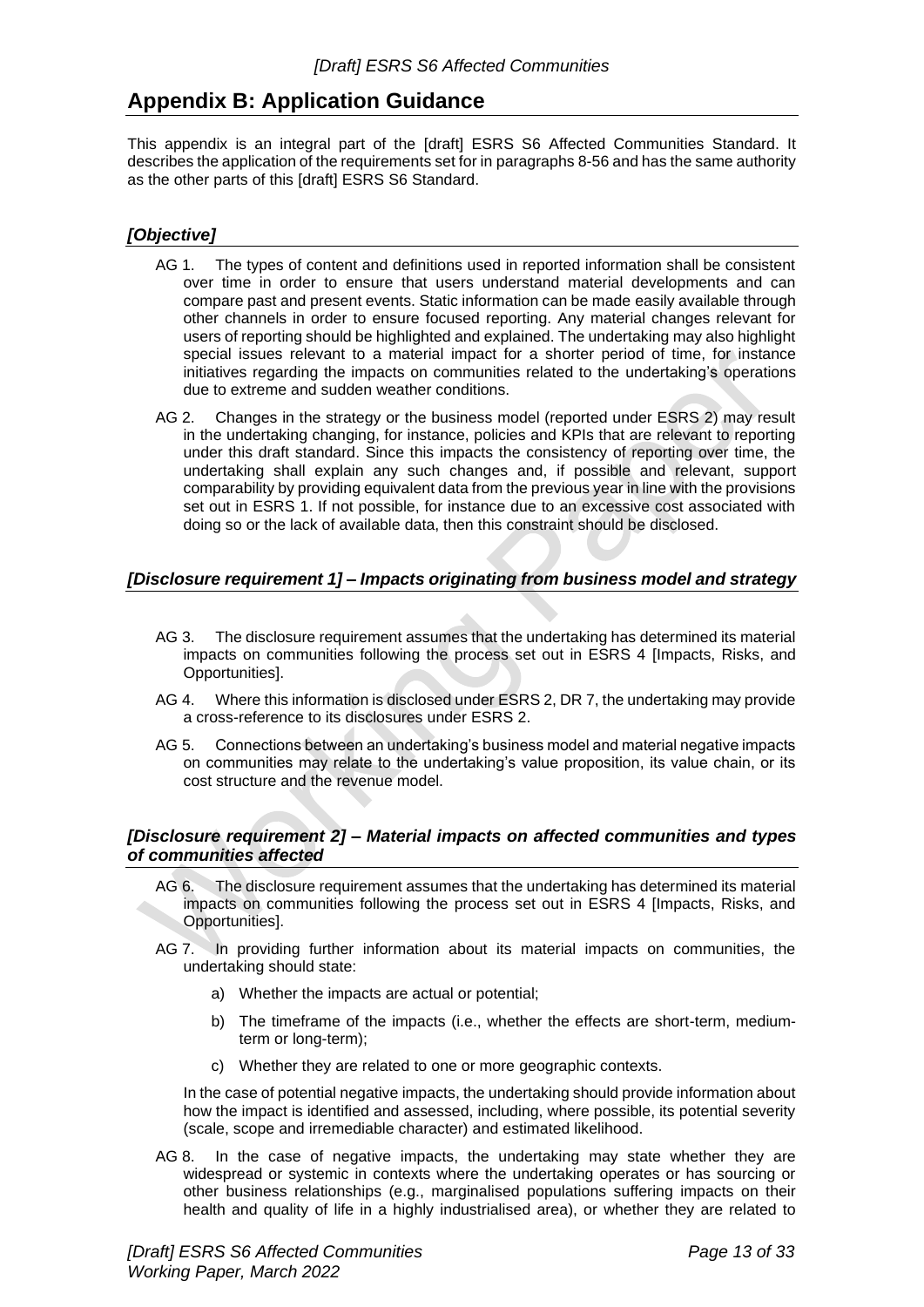individual incidents (e.g., a toxic waste spill affecting a community's access to clean drinking water) or to specific business relationships (e.g., a peaceful protest by communities against business operations that was met with a violent response from the undertaking's security services).

- AG 9. In the case of positive impacts, the undertaking may state the activities that result in the positive impacts (e.g., local procurement or purchasing practices, capacity-building) and the types of communities that are positively affected or could be positively affected, including their geographic location.
- AG 10. In describing the main types of communities negatively affected following the process set out in ESRS 4 [Risk, opportunities and impacts], the undertaking should explain how it has developed an understanding of how communities with particular characteristics or those living in particular contexts may be at greater risk of harm. For example, this may be because the community is physically or economically isolated and is particularly susceptible to introduced diseases, or has limited access to social services and therefore relies on infrastructure set up by the undertaking. It may be because particularly vulnerable groups will access infrastructure created by the undertaking (such as people with disabilities or older people). It may also be because the community is Indigenous and its members seek to exercise cultural or economic rights to the land owned or used by the undertaking – or by one of its business relationships – in a context where their rights are not protected by the state. Special attention should be given to the intersectionality of characteristics such as ethnicity, socioeconomic status, migrant status and gender that may create overlapping risks of harm for certain communities – or for distinct parts of those communities, since local communities are often heterogeneous in nature.
- AG 11. The undertaking should explain, where relevant, why a material impact on communities identified in the previous reporting period is no longer considered to be material or why a new topic has been determined as material for the current reporting period. This may be due to significant changes in the undertaking's own operations (such as the opening, closing, or expansion of facilities), changes in the structure of the organisation's value chain (such as selection and termination of suppliers), or changes in the locations of its business relationships. Or it may be due to wider economic, environmental or social changes that affect the general situation of communities such as impacts on communities' livelihoods due to climate change. Here, the undertaking may cross-refer to its disclosure under ESRS 4.

# <span id="page-13-0"></span>*[Disclosure requirement 3] – Risks and opportunities related to affected communities*

- AG 12. This disclosure requirement assumes that the undertaking has determined its material sustainability-related business risks and opportunities following the process set out in ESRS 4 Impacts, Risks and Opportunities.
- AG 13. The undertaking shall explain which, if any, of those material risks and opportunities arise from its material positive or negative impacts on local communities. This could be because a material impact on local communities could affect the undertaking's future cash flows, for example, if Indigenous communities have not given their free, prior and informed consent for a project on their lands, and operations must be halted due to protests and blockades.
- AG 14. The risks could also arise because of a more general situation where low likelihood but high impact events may affect the undertaking's future cash flows, for example, where a natural disaster leads to a catastrophic industrial accident involving the undertaking's operations, resulting in severe harm to local communities.
- AG 15. In providing further information about its material risks and opportunities related to local communities, the undertaking should explain both current and anticipated effects and state the timeframe over which each could reasonably be expected to have a financial effect on the undertaking (short, medium or long-term).
- AG 16. The undertaking should briefly explain the types of communities that are relevant in relation to each material risk or opportunity, including where in the undertaking's operations or value chain they are concentrated (for example, geographic areas, facilities or types of assets).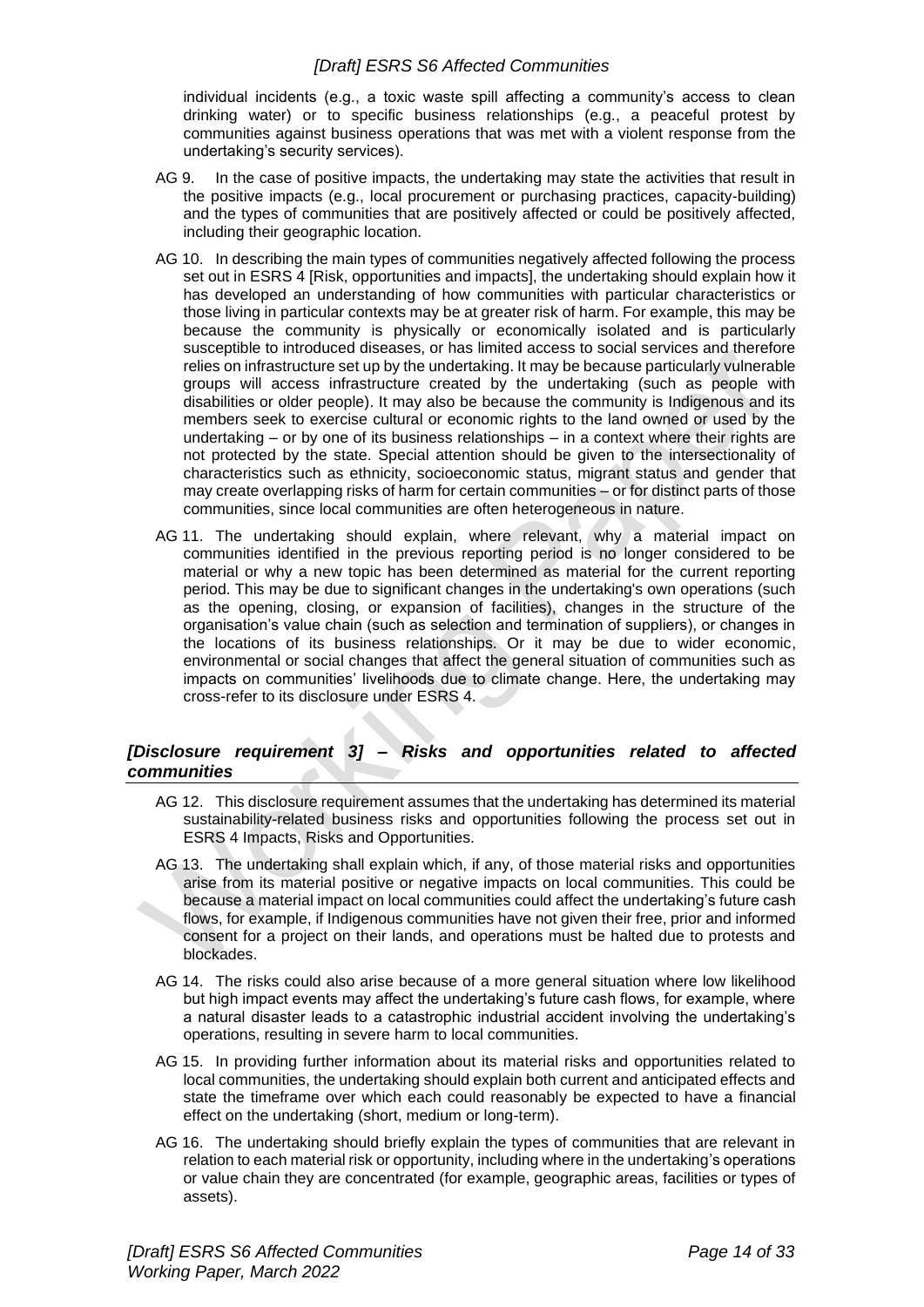AG 17. The undertaking should explain, where relevant, why a material risk or opportunity identified in the previous reporting period is no longer considered to be material or why a new topic has been determined as material for the current reporting period. The undertaking may cross-refer to its disclosure under ESRS 4 Impacts, Risks and Opportunities.

## <span id="page-14-0"></span>*[Disclosure requirement 4] – Policies related to affected communities*

- AG 18. This disclosure requires the undertaking to provide a summary of the policies or commitments the undertaking has developed that are relevant to managing the undertaking's material impacts on communities identified under DR2 and/or to the management of related risks and opportunities identified under DR3.
- AG 19. The summary should also include any external-facing codes of conduct or similar documents that set out the undertaking's expectations about the management of impacts on communities whether through its own activities or those of its business relationships.
- AG 20. The summary should include an explanation of how the external facing policies are embedded, for example through internal-facing community engagement and resettlement policies, and aligned with other policies relevant to affected communities.
- AG 21. It should state which position or function within the undertaking has operational responsibility for implementation of the policy or policies. It should also state, if different, which position or function has ultimate accountability. This requirement could also be fulfilled with reference to ESRS 3 on Governance and Organisation.
- AG 22. If the policy is publicly available, the undertaking should provide the link to the webpage where it can be found. The policy may take the form of a stand-alone policy regarding communities or be included in a broader document such as a code of ethics or a general sustainability policy. The undertaking should meet the general criteria in the Accounting Directive for providing information on the website.
- AG 23. The summary should include the key information necessary to ensure a faithful representation of the policies, including an explanation of significant changes to the policies adopted during the year (e.g., new or additional approaches to engagement, due diligence or remedy in relation to local communities).
- AG 24. The summary should explain whether the undertaking's policy covers all communities that could be affected by the material impacts identified under DR2, or whether they only cover some communities and if so, why.
- AG 25. The undertaking should explain how its policies address the specific rights of Indigenous communities, where relevant.
- AG 26. The summary should state if any material impacts are not covered by or addressed in a relevant policy and explain any plans it has to address the gap.
- AG 27. The undertaking should disclose whether the relevant policies are mandatory or are only recommendatory in nature for those who are expected to follow or implement them. If they are mandatory, the undertaking should explain how it ensures adherence by staff internally and/or from its business relationships, as relevant.
- AG 28. The undertaking should disclose the extent of the alignment of its policy or policies with internationally recognised standards relevant to communities and indigenous peoples specifically, including the standards set out in Universal Declaration of Human Rights and the two Covenants that implement it, as well as the UN Declaration on the Rights of Indigenous Peoples.
- AG 29. Where the undertaking is, through its policy commitment, explicitly referring to alignment with the Organisation for Economic Co-operation and Development (OECD) Guidelines for Multinational Enterprises and the United Nations (UN) Guiding Principles on Business and Human Rights, it should state so, if it has not disclosed it previously.
- AG 30. The undertaking should explain how its policies are communicated to those individuals or entities for whom they are relevant, whether because they are expected to implement them (for example, the undertaking's employees, contractors and suppliers, joint venture partners), because they have a direct interest in their implementation (for example, communities, investors) or both. The undertaking should explain if and how it tailors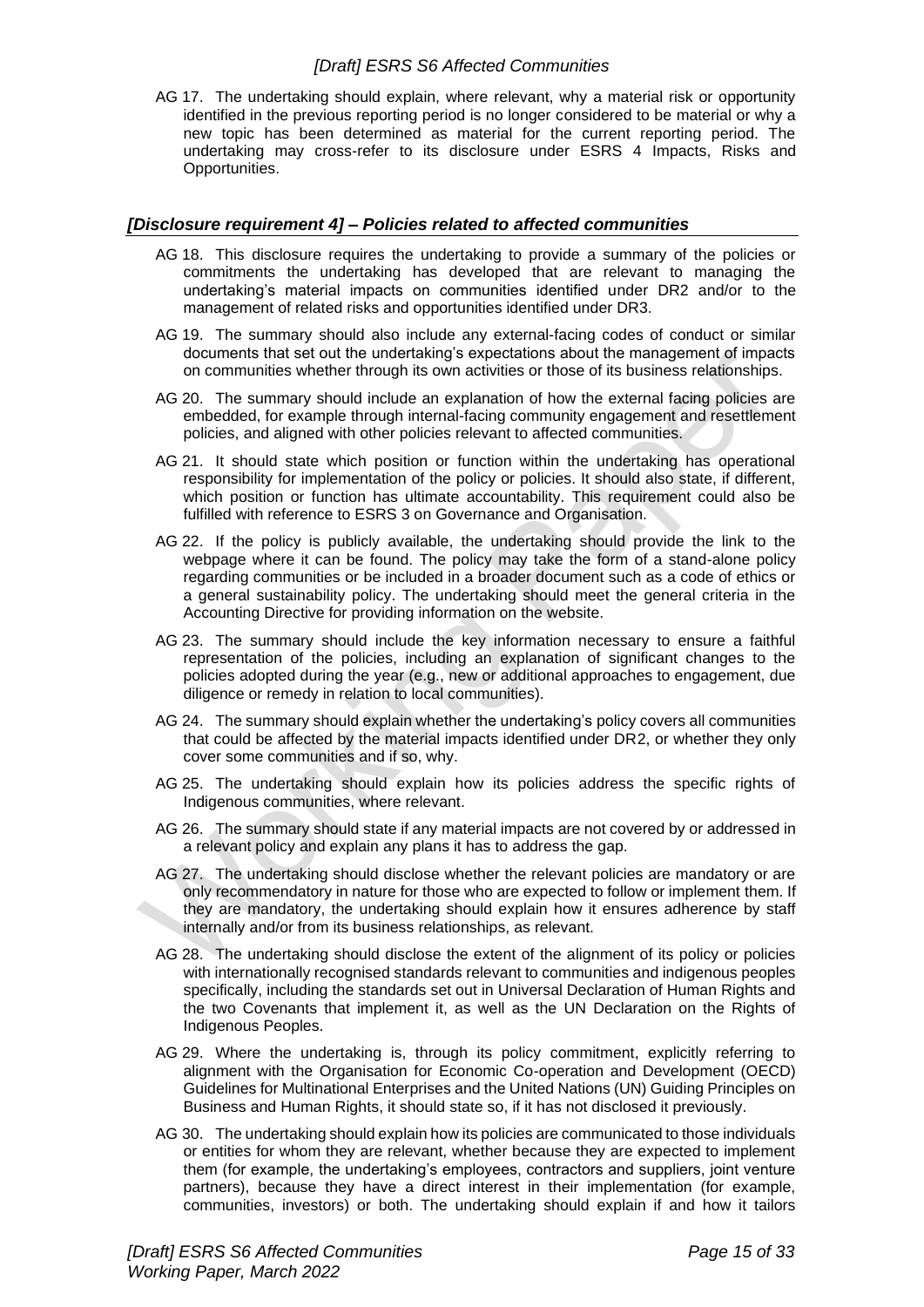dissemination to different audiences to help ensure that the policy is accessible and that they understand its implications. Elements may include communication tools and channels (e.g., flyers, newsletters, dedicated websites, social media, face to face interactions, community representatives and organisations), or identification and removal of potential barriers for dissemination, such as through translation into relevant languages or the use of graphic depictions.

## <span id="page-15-0"></span>*[Disclosure requirement 5] – Processes for engaging with affected communities about impacts*

- AG 31. The disclosure requirement concerning the processes for engaging with affected communities focuses on how the undertaking gains insight into the perspectives of communities regarding impacts that do or may affect them, and how the undertaking takes these perspectives into account in their activities or decisions.
- AG 32. The undertaking should disclose whether engagement occurs directly with affected communities or their legitimate representatives, or with credible proxies who have knowledge of their interests, experiences or perspectives.
- AG 33. The undertaking should explain any steps it takes to gain insight into the perspectives of communities that may be particularly vulnerable to impacts and/or marginalised, and into the perspectives of specific groups within communities, such as women and girls. In particular, where the undertaking has identified impacts on Indigenous communities, it should explain whether and how engagement is aligned with their right to free, prior and informed consent.
- AG 34. The undertaking should disclose the due diligence stage at which engagement occurs, for example in early planning, assessing impacts, taking action on them or evaluating the effectiveness of the undertaking's approach. It should explain whether engagement occurs on a regular basis, at certain points in a project or business process, in response to legal requirements such as permitting and/or in response to stakeholder requests, and whether the result of the engagement is being integrated into the undertaking's decision-making processes.
- AG 35. The undertaking shall describe if and how inputs from communities are taken into account in the identification of the material impacts, in particular, inputs from potentially affected communities.
- AG 36. The undertaking should state what position or function has operational responsibility for such engagement and/or ultimate accountability, and whether it requires certain skills of, or provides training or capacity-building for, relevant staff to undertake engagement. This can be part of a broader role or function. If it cannot identify such a position or function, it should explain why not. This requirement could also be fulfilled with reference to [ESRS 3 on Governance and Organisation].
- AG 37. Wherever possible, the undertaking should provide examples from the reporting period to illustrate how the perspectives of communities have informed specific decisions or activities of the undertaking.

# <span id="page-15-1"></span>*[Disclosure requirement 6] – Channels for affected communities to raise concerns*

- AG 38. The disclosure requirement is focused on information about channels for affected communities themselves to proactively raise concerns about actual or potential impacts on them and have them addressed. This is distinct from other mechanisms an undertaking may use to gain insight into the perspectives of communities, such as community perception surveys.
- AG 39. The undertaking should explain whether it operates any channels itself or participates in any third-party grievance mechanisms (such as those operated by the government, NGOs, industry associations and other collaborative initiatives), through which affected communities (or individuals or organisations acting on their behalf or who are otherwise in a position to be aware of adverse impacts), can raise complaints or concerns related to its own activities.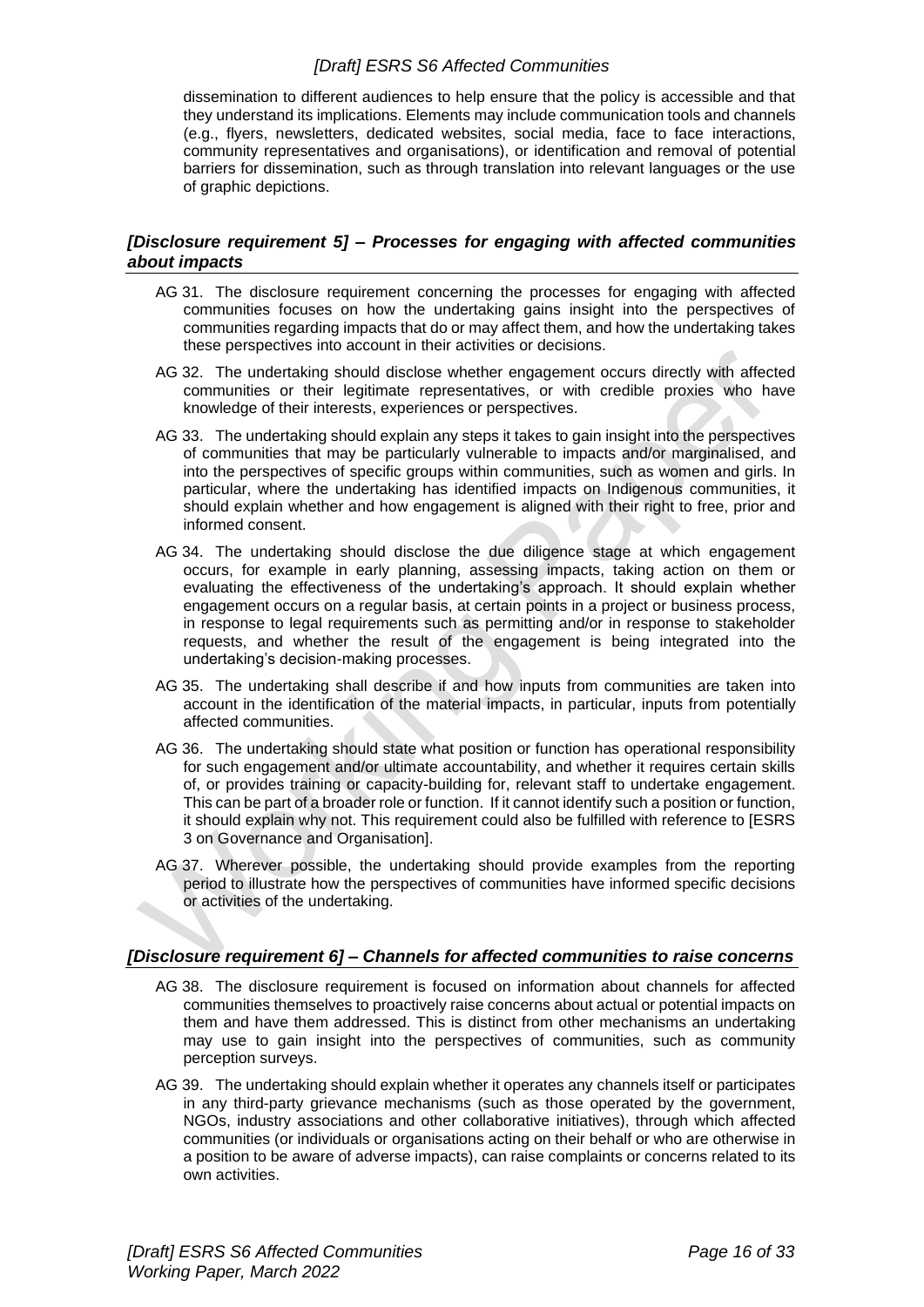- AG 40. The undertaking should explain whether and how communities that may be affected are able to access channels at the level of the undertaking they are affected by, in relation to each material impact. Relevant channels may include hotlines or other grievance mechanisms operated by the relevant undertaking or by a third party. Where the undertaking is relying solely on information about the existence of such channels provided by its business relationships to answer this requirement, it should state that.
- AG 41. The undertaking may explain whether these various mechanisms treat grievances confidentially and whether they allow for affected communities to use them anonymously (for example, through representation by a third party).
- AG 42. In explaining whether and how the undertaking knows that affected communities are aware of and trust any of these channels, it should include any data it has about the effectiveness of these channels from the perspective of affected communities themselves. For example, surveys of community members that have used such channels and their levels of satisfaction with the process and outcomes.
- AG 43. In describing the effectiveness of channels for affected communities to raise concerns, the undertaking can be guided by the following questions, based on the "effectiveness criteria for non-judicial grievance mechanisms", as laid out in the UN Guiding Principles on Business and Human Rights. The below considerations may be applied on an individual channel basis or for the collective system of channels:
	- a) Are the channels legitimate and accountable for the fair conduct?
	- b) Are the channels accessible?
	- c) Do the channels have known procedures, set timeframes and clarity on the processes?
	- d) Do the channels ensure reasonable access to sources of information, advice and expertise?
	- e) Are the channels transparent and providing sufficient information to meet any public interest at stake?
	- f) Does the outcome accord with internationally recognised human rights?
	- g) Does the undertaking identify insights from the channels that support continuous learning in both improving the channels and preventing future impacts?
	- h) Does the undertaking focus on dialogue with complainants as the means to reach agreed solutions, rather than seeking to unilaterally determine the outcome?

For more information, see Principle 31 of the UN Guiding Principles on Business and Human Rights.

### <span id="page-16-0"></span>*[Disclosure requirement 7] – Targets related to managing material impacts on affected communities*

- AG 44. The disclosure requirement is set to capture targets related to specific material impacts on affected communities and/or targets related to risks and opportunities associated with affected communities. These can be overarching and/or specific targets. For example, an overarching target may be that the undertaking aims to improve the lives of x number of community members near its operations. This may be supported by a number of specific targets related to access to education, access to sanitation and health services, and other issues.
- AG 45. Targets related to risks and opportunities may be the same as or distinct from targets tied to impacts. For example, a target to fully restore livelihoods of local communities following resettlement could both reduce impacts on those communities and reduce associated business risks such as community protests. Alternatively, a risk-based target might focus on preventing negative press and limit protests rather than the underlying factors that affect it.
- AG 46. Where the undertaking has overarching targets, it should state them and explain how it arrived at those targets. [Section to be further aligned with reference standard ESRS 1 once final].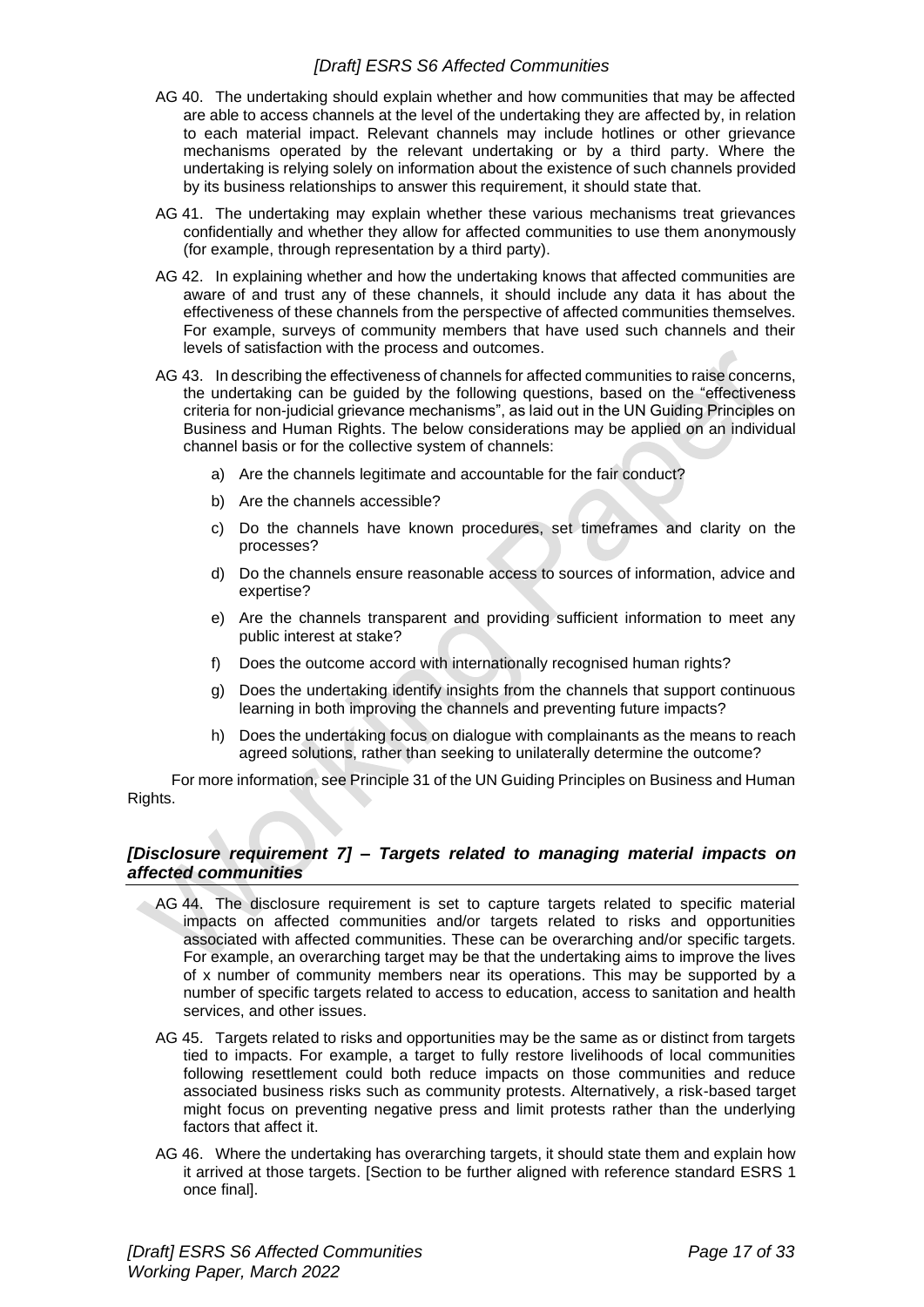- AG 47. The undertaking should state any topic-specific targets it has set in relation to each material impact and explain how it arrived at those targets. Where the undertaking does not have any such targets it should state this and explain any plans it has to address the gap. [Section to be further aligned with reference standard ESRS 1 once final].
- AG 48. The undertaking can also distinguish between short, medium and longer-term targets covering the same policy commitment. For example, an undertaking may have as a main objective to employ community members at a local mining site, with the long-term goal of staffing 100% locally by 2025, and with the short-term objective of adding x percent of local employees every year up and until 2025.
- AG 49. In general, when communicating and disclosing targets in relation to communities, the undertaking should ensure that the targets are defined in terms of the intended outcomes to be achieved for communities and that they are measurable/verifiable, and stable over time in terms of definitions and methodologies to allow for continuity in the datapoints derived from the targets. Any standards or commitments on which the targets are based should also be clearly defined in the reporting (for instance code of conducts, sourcing policies, global frameworks or industry codes).
- AG 50. In relation to both overarching and specific targets, the undertaking should explain whether and how affected communities themselves were or are involved in the process of defining the target(s), tracking performance against it/them and/or identifying lessons related to implementation.
- AG 51. Where an undertaking has changed or replaced a target in the reporting period, this should be explained, for instance by linking it to significant changes in the business model or to broader changes in the accepted standard or legislation from which the target is derived.

#### <span id="page-17-0"></span>*[Disclosure requirement 8] – Taking action on material impacts on affected communities and effectiveness of those actions*

- AG 52. This disclosure requirement is focused on how the undertaking responds to its material impacts on local communities and how those responses relate to the nature of its involvement in those impacts. Understanding impacts, identifying appropriate responses and putting them into practice takes time. It is therefore unlikely that an undertaking will be able to show that all challenges have been addressed. Therefore, the undertaking should explain:
	- a) Its general and specific approaches to addressing impacts;
	- b) How far it has progressed in its efforts during the reporting period; and
	- c) Its aims for continued improvement.
- AG 53. In relation to each material impact, the undertaking should explain which internal functions are involved in managing the impact and what types of action they take to address negative and advance positive impacts. Appropriate action will vary according to whether the undertaking causes or contributes to a material impact, or whether it is involved because the impact is directly linked to its operations, products or services by a business relationship. It will also depend on whether there are expectations in the relevant international human rights standards about outcomes in certain cases, for example compensation in the case of resettlement of Indigenous communities. Please refer to ESRS 1 for further guidance on 'cause, contribute and directly linked'.
- AG 54. The undertaking should explain whether and how it ensures that its own practices do not cause or contribute to material negative impacts on local communities, including its practices in relation to planning, land acquisition and exploitation, finance, extraction or production of raw materials, use of natural resources, and management of environmental impacts. This may include explaining what approach is taken when tensions arise between the prevention or mitigation of impacts and other business pressures.
- AG 55. Given that material impacts affecting local communities may not be caused by the undertaking alone nor be under its direct control, the undertaking should explain whether and how it seeks to use leverage with relevant business relationships to manage those impacts. This may include using commercial leverage (for example, enforcing contractual requirements with business relationships or implementing incentives), other forms of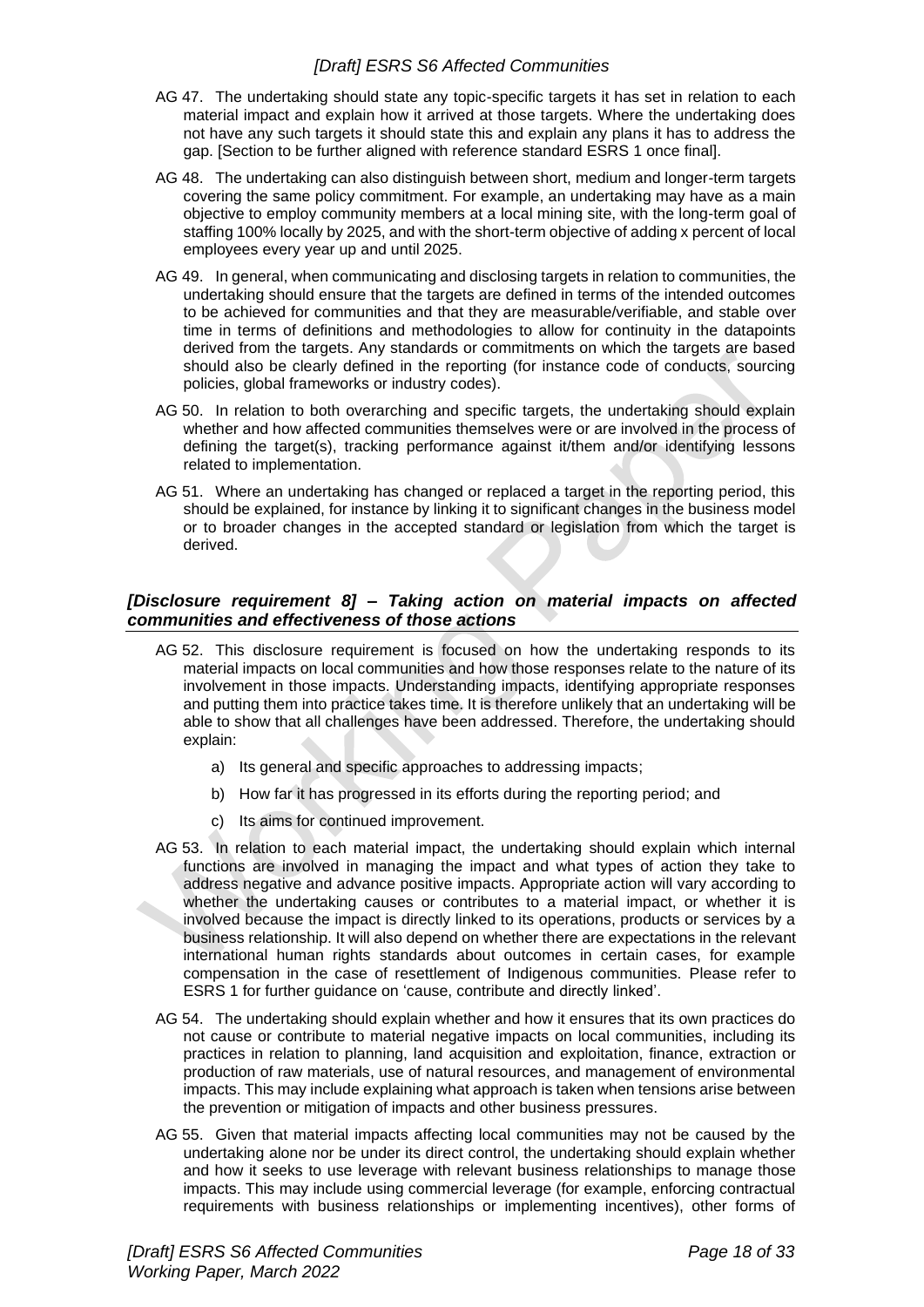leverage within the relationship (such as providing training or capacity-building on Indigenous rights to business relationships) or collaborative leverage with peers or other actors (such as initiatives aimed at minimising security-related impacts on communities or participating in company-community partnerships) to motivate business relationships to take action.

- AG 56. If the undertaking reports on its participation in an industry or multi-stakeholder initiative as part of its efforts to take action, the undertaking should make clear how the initiative, and its own involvement, is aiming to address the material impact concerned. It may report under DR 7 regarding any relevant targets set by the initiative and progress towards them.
- AG 57. The undertaking should also explain whether and how it considers additional impacts on local communities in decisions to terminate business relationships and if it seeks to address any such impacts.
- AG 58. The undertaking should explain what resources are allocated to the management of each material impact.
- AG 59. Where the undertaking has caused or contributed to actual negative impacts on local communities during the reporting period, it should explain whether and how it has provided or enabled remedy (to the extent of its contribution).
- AG 60. Where negative impacts have occurred during the reporting period but the undertaking has not caused or contributed to them, it may explain whether and how it has taken a role in using its leverage to help enable remedy for the affected communities.
- AG 61. The undertaking should explain how it tracks the effectiveness of its actions to manage material impacts during the reporting period and any lessons learned from the previous and currents reporting periods. Processes used to track the effectiveness of actions can include internal or external auditing or verification, social or human rights impact assessments, community feedback, grievance mechanisms, external performance ratings, and benchmarking. Where there is a relationship with a target under DR7, the undertaking should explain the connection.
- AG 62. In reporting on effectiveness, the undertaking should show that there is a credible link between the actions it has taken and the effective management of impacts. For example, to show the effectiveness of its actions to support local communities with improving their environment and living conditions, the undertaking can report survey feedback from the community members showing that conditions have improved since the time the undertaking began addressing these issues. Additional information the undertaking can provide includes data showing a decrease in the number of incidents identified through for instance impact assessments.

#### <span id="page-18-0"></span>*[Disclosure requirement 9] – Initiatives aimed at positive outcomes for affected communities*

- AG 63. This disclosure requirement is focused on programmes that the undertaking has in place to positively contribute to outcomes for affected communities where the undertaking can show that these are informed by the communities' actual needs.
- AG 64. Specifically, the undertaking may choose to support and promote the Sustainable Development Goals as a way to advance positive outcomes for communities. For example, an undertaking committing to SDG 5 to "achieve gender equality and empower all women and girls" may be taking thoughtful measures to include local women in the consultation process with a local community to meet standards of effective stakeholder engagement, which can help empower the women in the process itself, but potentially also in their daily lives.
- AG 65. The undertaking should explain whether and how affected communities are involved in the design or implementation of these programmes, distinct from being participants in or beneficiaries of them.
- AG 66. The undertaking should state the intended positive outcomes for affected communities and disclose any evidence of achievement of these outcomes. The undertaking should be careful to distinguish evidence of certain activities having occurred (e.g., that x number of women community members have been provided with training on

*[Draft] ESRS S6 Affected Communities Page 19 of 33 Working Paper, March 2022*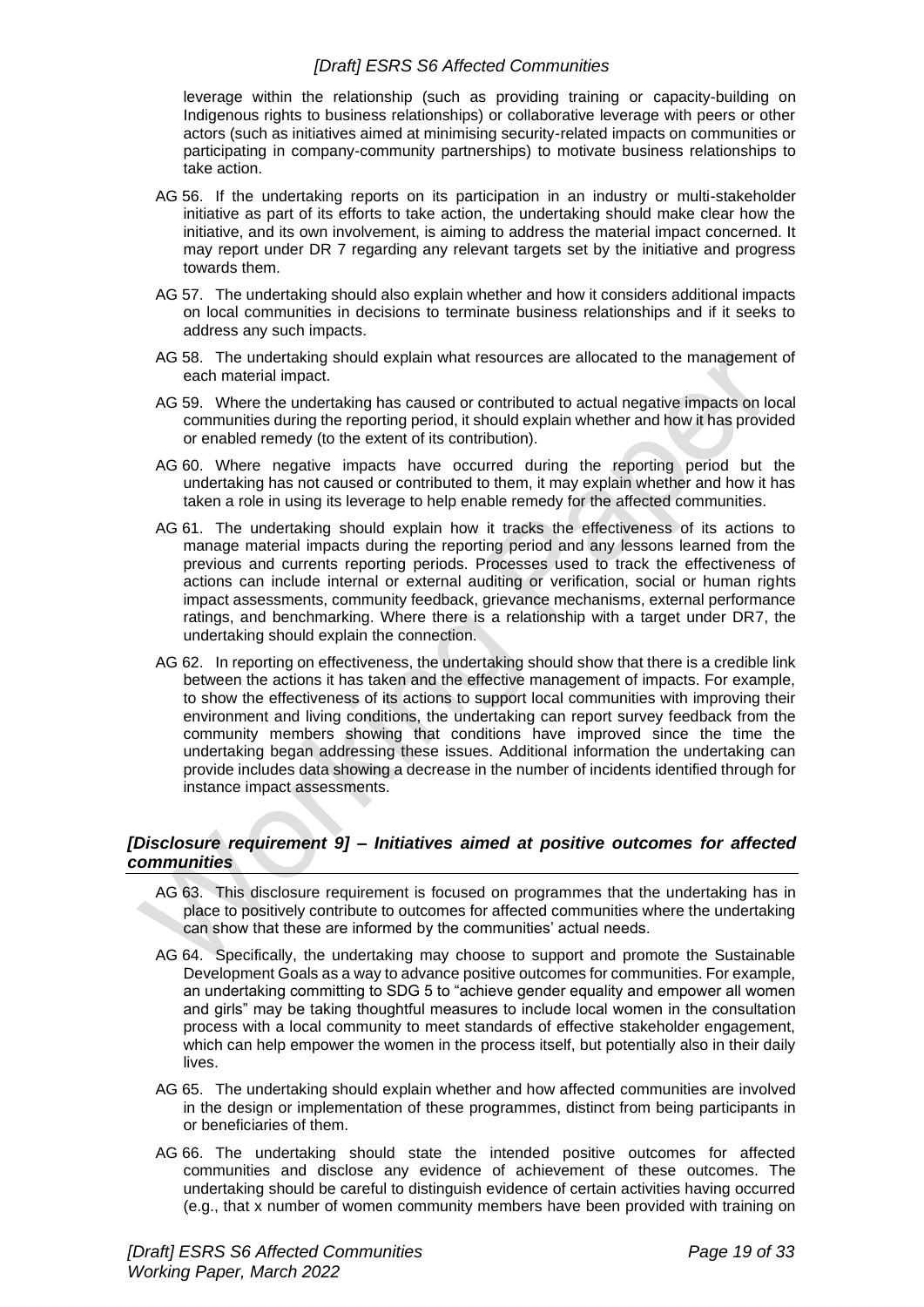how to become local suppliers to the undertaking,) from evidence of actual outcomes for affected communities (e.g., that x women community members have set up small businesses and have had their contracts with the undertaking renewed year-on-year).

AG 67. The undertaking should explain whether these programmes or processes also play a role in mitigating material negative impacts disclosed under DR2. For example, where a programme that aims to improve local infrastructure surrounding an undertaking's operations, such as roads, has led to a reduction in the number of severe traffic accidents involving community members.

#### <span id="page-19-0"></span>*[Disclosure requirement 10] – Approaches to mitigating material risks and pursuing material opportunities related to affected communities*

- AG 68. This disclosure requirement is focused on how the undertaking seeks to monitor, manage and mitigate the risks, and pursue opportunities, related to its impacts on local communities or due to its dependencies on local communities. The undertaking should highlight external developments that influence whether dependencies turn into risks. [Section to be further aligned with reference standard ESRS 1 once updated].
- AG 69. The undertaking should include disclosure about policies, targets, action plans or resources related to the management of risks and opportunities insofar as they differ from those reported in relation to impacts underlying such risks or opportunities, including if there are specific dependencies that trigger a risk for the undertaking or its business model. [Section to be further aligned with reference standard ESRS 1 once updated].
- AG 70. The undertaking should explain the extent to which and how its processes to manage material risks related to local communities are integrated into its existing risk management processes.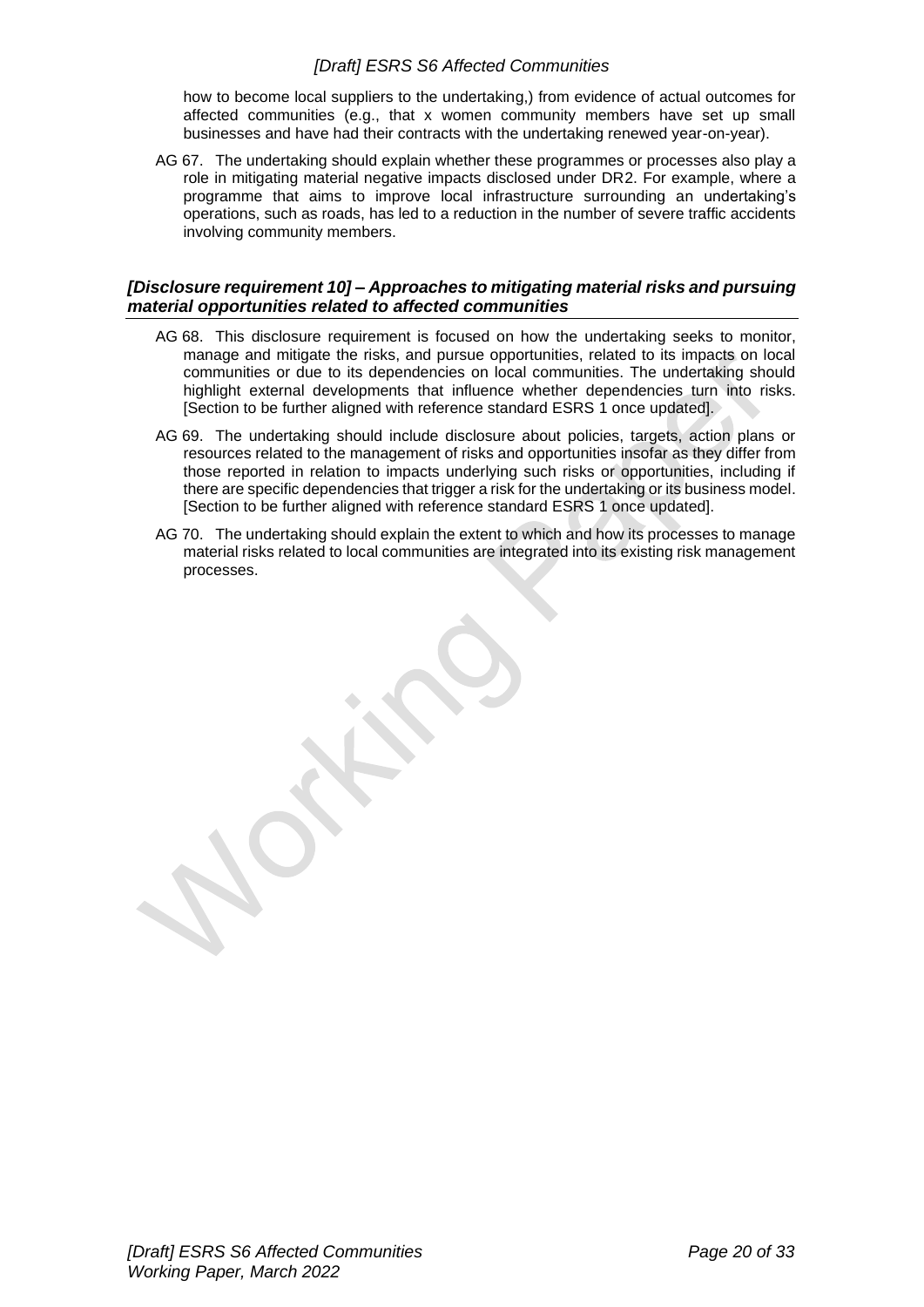# <span id="page-20-0"></span>**Basis for Conclusions**

This [draft] Basis for Conclusions accompanies, but is not part of, [draft] ESRS S6 [Social - Affected Communities] (the [draft] 'Standard'). It summarises the considerations and references of the [EFRAG Sustainability Reporting Board (the 'Board')] in developing the contents of the [draft] standard. [Individual Board members may be giving greater weight to some factors than to others.]"

# **Introduction**

- BC1. The proposal for a Corporate Sustainability Reporting Directive (CSRD) and its predecessor, the Non-Financial Reporting Directive (NFRD), as well as the Sustainable Finance Disclosure Regulation (SFDR) and the Taxonomy Regulation (EU Taxonomy) are the central components of the sustainability reporting requirements underpinning the EU's sustainable finance strategy. These all recognise the importance of respect for human rights, as enshrined in the Charter of Fundamental Rights of the European Union, and international instruments such as the UN Guiding Principles on Business and Human Rights (UN Guiding Principles) and the Organisation for Economic Co-Operation and Development Guidelines for Multinational Enterprises (OECD Guidelines).
- BC2. Specifically, the CSRD aims to improve the relevance, faithfulness, reliability and comparability of information about social sustainability topics. Article 19b requires disclosure on:
	- (i) Equal opportunities for all, including gender equality and equal pay for equal work, training and skills development, and employment and inclusion of people with disabilities;
	- (ii) Working conditions, including secure and adaptable employment, wages, social dialogue, collective bargaining and the involvement of workers, work-life balance, and a healthy, safe and well-adapted work environment;
	- (iii) Respect for the human rights, fundamental freedoms, democratic principles and standards established in the International Bill of Human Rights and other core UN human rights conventions, the International Labour Organisation's Declaration on Fundamental Principles and Rights at Work and the ILO fundamental conventions and the Charter of Fundamental Rights of the European Union.
- BC3. In line with this CSRD requirement, the [draft] Standard, along with the other social standards, was drafted with the understanding that social topics are, in their essence, about people, as individuals, groups and societies. Based on the approach of double materiality, this includes both the perspective of undertakings' impacts on people and the perspective of business risks and opportunities that result from undertakings' impacts and dependencies on people. The key categories of people – or 'stakeholders' – addressed in the ESRS are the undertaking's own workforce (ESRS S1-S4), workers in the value chain (ESRS S5), affected communities (ESRS S6), and consumers and end-users (ESRS S7).
- BC4. The social standards, taken together, are designed to address these four categories of stakeholders. The standards include a respective overarching standard for each stakeholder group (ESRS S1, S5, S6 and S7) that reflects the general due diligence process defined in international instruments (as developed in ESRS 1), and additional standards addressing specific impacts, risks and opportunities. These overarching standards are included in the first set of EU Sustainability Reporting Standards, together with the standards on specific impacts relating to an undertaking's own workforce (ESRS 2 on working conditions, ESRS 3 on equal opportunities, ESRS4 on other human rights). Standards on specific impacts relating to value chain workers, affected communities and consumers and end-users will form part of the second set. The structure of the standards (Social topic; sub-topics; sub-subtopics) is set out below, with the standards published in this first set highlighted in yellow and second set in orange.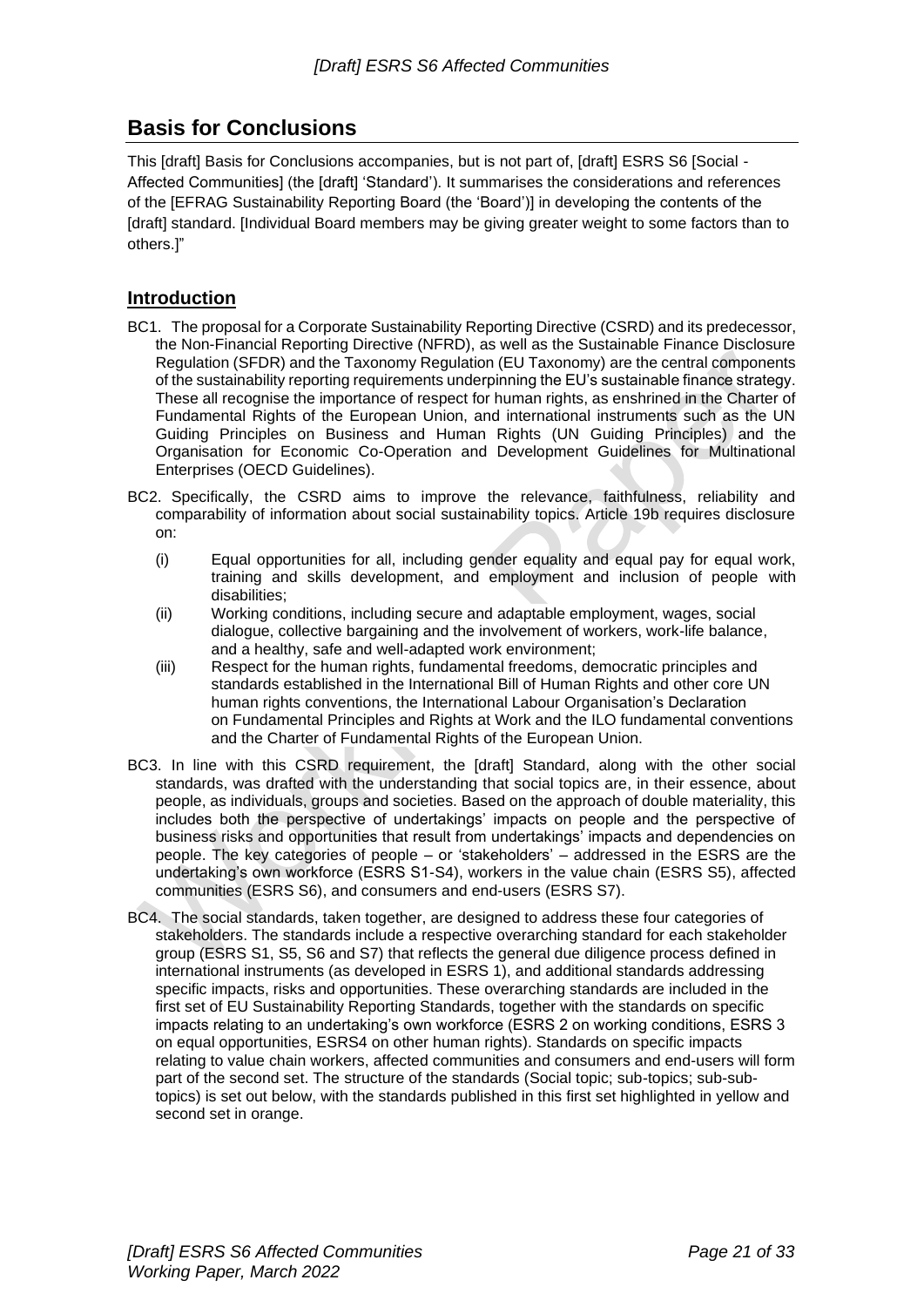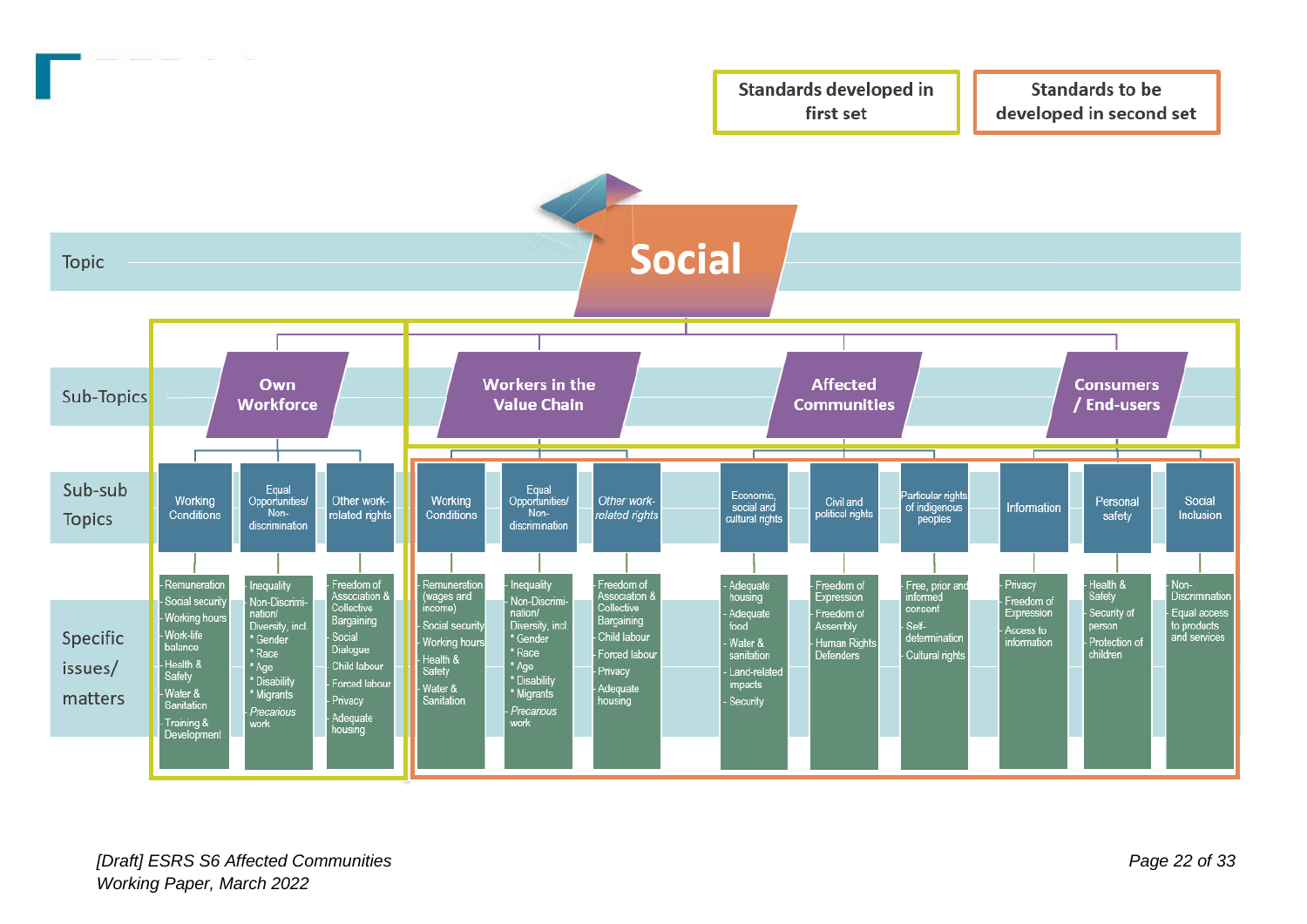- BC5. The [draft] Standard addresses undertakings' impacts and dependencies on local communities, including Indigenous Peoples.
- BC6. The CSRD highlights the particular importance of sustainability reporting standards being aligned with the UN Guiding Principles and the OECD Guidelines, including their chapters on human rights.
- BC7. Human rights address the full range of types of negative impacts on people that can occur: economic, social, cultural, civil and political. They include the commonly understood 'social' issues of freedom of expression, freedom of assembly, security of the person, adequate housing and food, and water and sanitation, as well as specific issues related to Indigenous Peoples, including free, prior and informed consent, and are today understood to include impacts on people resulting from climate change and broader environmental harm.
- BC8. Human rights represent a threshold: they are about impacts on people that are sufficiently acute that they undermine the basic dignity and equality of individuals. As such, human rights impacts – and in particular severe impacts on human rights – are likely to be material in terms of the impacts themselves. And these material impacts on people are in turn among the most likely to also raise material risks to the business in the short, medium or long term.
- BC9. Additional 'social' issues relevant for communities include the advancement of skills, knowledge and well-being for community members and other community development.
- BC10. The CSRD also makes clear that the content of reporting on due diligence should be fully aligned with the UN Guiding Principles and OECD Guidelines. It states:

'*To ensure consistency with international instruments such as the UN Guiding Principles on Business and Human Rights and the OECD Due Diligence Guidance for Responsible Business Conduct, the due diligence disclosure requirements should be specified in greater detail than is the case in Article 19a(1), point (b), and Article 29a(1), point (b) of Directive 2013/34/EU. Due diligence is the process that undertakings carry out to identify, prevent, mitigate and remediate the principal actual and potential adverse impacts connected with their activities and identifies how they address those adverse impacts. Impacts connected with an undertaking's activities include impacts directly caused by the undertaking, impacts to which the undertaking contributes, and impacts which are otherwise linked to the undertaking's value chain. The due diligence process concerns the whole value chain of the undertaking including its own operations, its products and services, its business relationships and its supply chains. In alignment with the UN Guiding Principles on Business and Human Rights, an actual or potential adverse impact is to be considered principal where it measures among the greatest impacts connected with the undertaking's activities based on: the gravity of the impact on people or the environment; the number of individuals that are or could be affected, or the scale of damage to the environment; and the ease with which the harm could be remediated, restoring the environment or affected people to their prior state.*'

- BC11. The disclosures in this [draft] Standard therefore align with the elements of due diligence as set out in the international instruments, and which are summarised in ESRS 1.
- BC12. The disclosures aim to reach a fair balance between the need for meaningful information regarding an undertaking's impacts, risks and opportunities in relation to affected communities, and the need to ensure that reporting requirements are reasonable and feasible for undertakings themselves, recognising the time and resources it can take to gather and interpret the data required. Any additional burden on companies flowing from the disclosures should lead to more relevant and comparable reporting, whereby resources are allocated efficiently and in a targeted manner that directly serves the objectives of the CSRD and complementary EU and international instruments.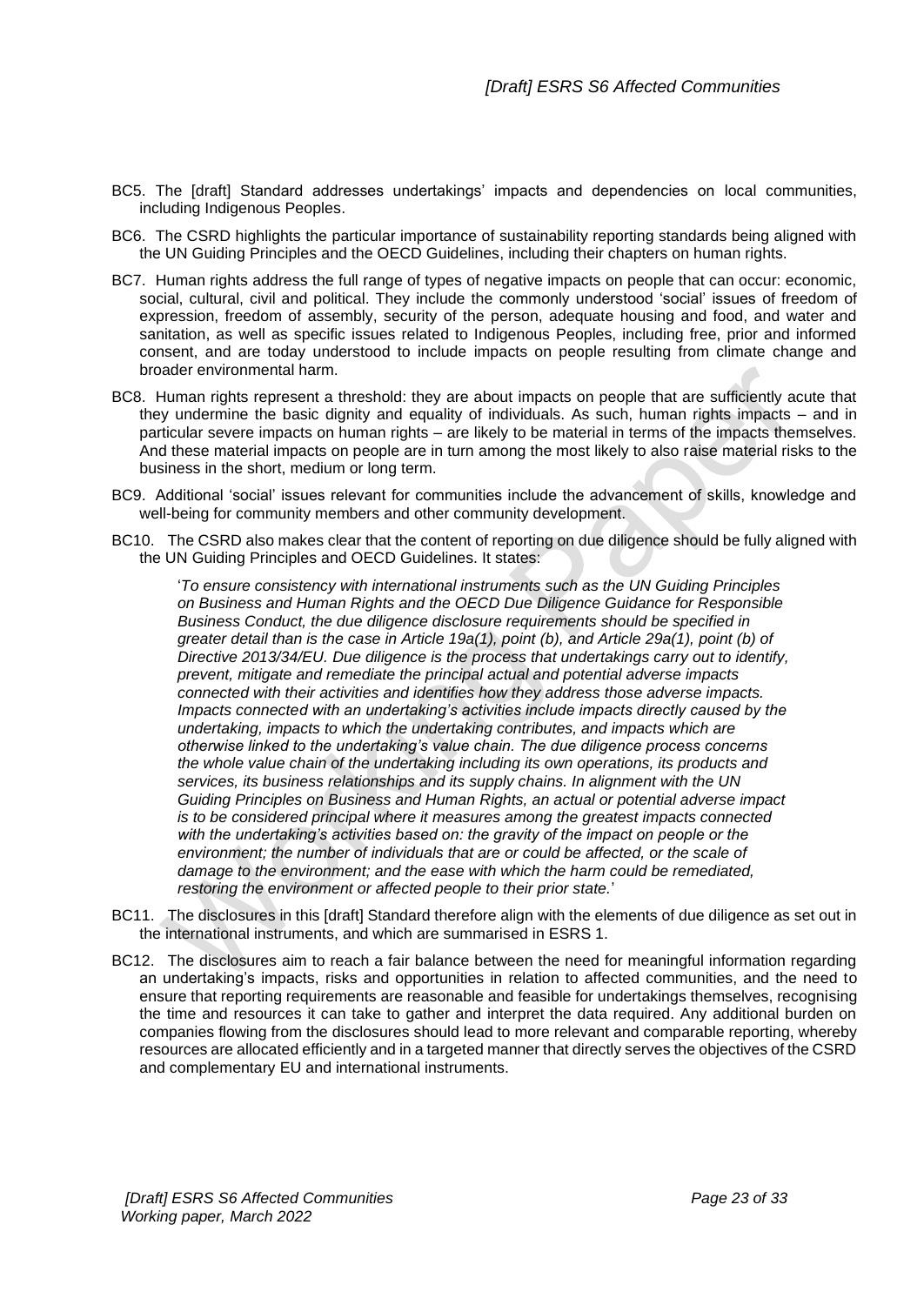# **Objective**

- BC13. Based on the relevant provisions from the CSRD proposal as illustrated in Table 1 below, and other EU legislation, as well as the global standard of the UNGPs and relevant chapters of the OECD Guidelines, this [draft] Standard on Affected Communities aims to ensure that stakeholders of the reporting undertaking obtain information that enables them to understand:
	- How local communities can be impacted in both positive and negative ways;
	- The due diligence approaches taken to identify, prevent, mitigate or remediate negative impacts and assess the effectiveness of these actions;
	- How the voices and perspectives of local communities are integrated into these due diligence processes and through remedy channels and processes;
	- How undertakings contribute positively to improved social outcomes for local communities;
	- The nature, type and extent of the material risks or opportunities for the business which arise from the impacts described above or from their dependencies on local communities;
	- The approaches taken to mitigating these risks and pursuing these opportunities.
- BC14. Under the EU Taxonomy, undertakings have to meet the minimum safeguards stipulated in Article 18, according to which investments must align with the OECD Guidelines and the UN Guiding Principles including the principles and rights set out in the eight fundamental conventions identified in the Declaration of the International Labour Organisation on Fundamental Principles and Rights at Work and the International Bill of Human Rights. Under the SFDR, the European Supervisory Authorities (ESAs) developed Regulatory Technical Standards (RTS) that are designed to align with the minimum safeguards requirements of the EU Taxonomy Regulation, as well as its Do No Significant Harm principle. The RTS contain templates for pre-contractual and periodic product disclosures that include information on whether the sustainable investment is aligned with the OECD Guidelines and UN Guiding Principles as well as the principles and rights set out in the eight core ILO conventions and the International Bill of Human Rights.
- BC15. The Universal Declaration of Human Rights (UDHR) addresses a range of human rights that are further elaborated in the International Covenant on Civil and Political Rights and the International Covenant on Economic, Social and Cultural Rights. Taken together, these instruments constitute the International Bill of Human Rights. Human rights in the UDHR that are specifically relevant to local communities include the human rights to life, liberty and security of the person, freedom of thought, conscience and religion, freedom of opinion and expression, freedom of peaceful assembly and association, an adequate standard of living, including housing and food, and the right to freely participate in the cultural life of the community.
- BC16. The International Covenant on Economic, Social and Cultural Rights further elaborates on the right to an adequate standard of living, including adequate food, clothing and housing, and to the continuous improvement of living conditions; the right to the enjoyment of the highest attainable standard of health; the right to take part in cultural life and the right to self-determination, including the right to free, prior and informed consent of Indigenous Peoples as indicated in the UN Declaration on the Rights of Indigenous People.
- BC17. The disclosure requirements of this [draft] Standard on Affected Communities are in line with relevant provisions of these international instruments specified in the CSRD. They also take account of the RTS developed by the ESAs that are relevant to impacts, risks and opportunities related to affected communities. The disclosures aim to provide the information necessary to meet the requirements of those RTS disclosures. Through their alignment with the UN Guiding Principles and the OECD Guidelines more generally, they also provide context that can assist investors (and other users of sustainability reporting) in appropriately interpreting those disclosures.

# **Context**

BC18. Following the architecture outlined in the Introduction to this Basis for Conclusions, the [draft] Standard defines how to report impacts on affected communities. The [draft] Standard is aligned with ESRS S1-S4 especially S1 [Social – Own Workforce].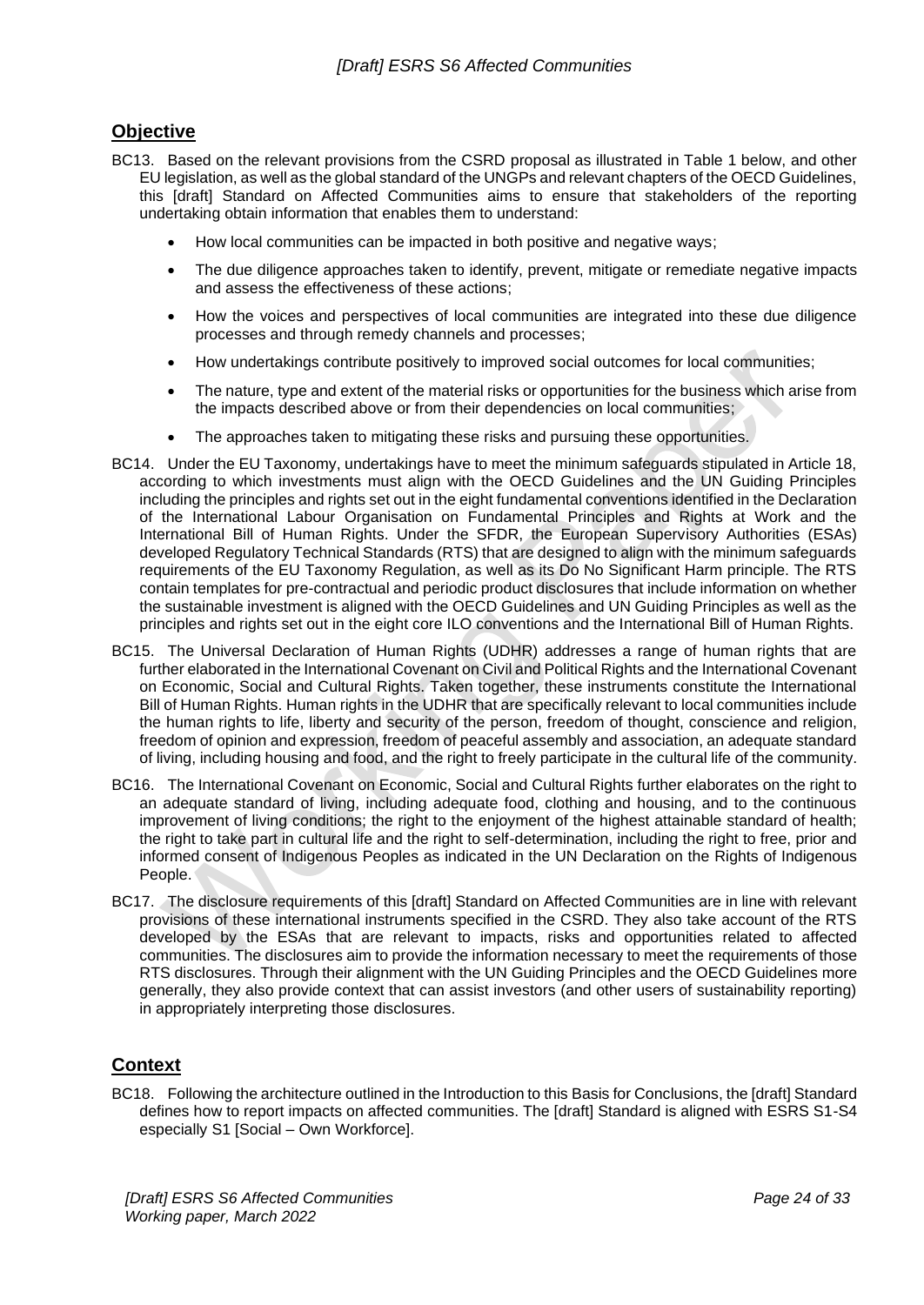- BC19. The [draft] Standard will apply for the reporting years [2023] and onwards, while more granular standards related to specific types of impact, risk and opportunity will apply from [2024] and onwards. The expansion in 2024 will build on the principles outlined in the Standard and follow the architecture presented above in BC4.
- BC20. The design of the [draft] Standard has been guided by the four following considerations:
	- a. Determining disclosures that can reasonably apply to all reporting undertakings (that is, sector-agnostic disclosures);
	- b. Complying with the requirements of the CSRD, existing EU regulation, reporting requirements and agreed initiatives in the field of sustainable finance mainly the NFRD, together with the SFDR and the EU Taxonomy Regulation underpinning the EU's sustainable finance strategy as further elaborated in the Commission's 2018 action plan on financing sustainable growth and the 2021 strategy for financing the transition to a sustainable economy;
	- c. The need for disclosures to build on existing reporting standards and frameworks wherever appropriate, while ensuring that disclosures meet the quality of information guidelines, reflect lessons drawn from experience in the application of social indicators and disclosures, and provide the context;
	- d. The importance of disclosures being reasonable and feasible for reporting undertakings at this point in time, while also helping preparers of all sizes, including SMEs, respond to the increasing demand for sustainability information by providing a coherent system of disclosures that reduces the potential for multiple requests for information in different formats.
- BC21. The CSRD aims to build on and contribute to international sustainability reporting initiatives. The reporting frameworks and standards of the Global Reporting Initiative (GRI), the Climate Disclosure Standards Board (CDSB), the Sustainability Accounting Standards Board (SASB), the International Integrated Reporting Council (IIRC) and the UN Guiding Principles Reporting Framework are reflected, as relevant, in the [draft] Standard.
- BC22. The following table cross-references requirements of the [draft] Standard and the requirements of the CSRD, NFRD, the UN Guiding Principles and OECD Guidelines, and other reporting frameworks.

| [draft]<br><b>ESRS S5</b><br>disclosure<br>require-<br>ments | <b>Required by CSRD</b>                             | <b>Required by</b><br><b>NFRD</b><br>(incl non-<br><b>binding</b><br>guidelines) | <b>References to OECD</b><br><b>Guidelines and UN</b><br><b>Guiding Principles</b> | <b>References to other</b><br>reporting frameworks                              |
|--------------------------------------------------------------|-----------------------------------------------------|----------------------------------------------------------------------------------|------------------------------------------------------------------------------------|---------------------------------------------------------------------------------|
| <b>DR1</b>                                                   | Art. 19a 2 (a) (iv)                                 |                                                                                  |                                                                                    | GRI 2-22 /<br><b>CDSB Reporting</b><br>Requirement 1 / UNGP<br>RF <sub>A2</sub> |
| <b>DR2</b>                                                   | Art. 19a 2 (e) (ii)                                 |                                                                                  | <b>OECD IV.45 /</b><br>UNGP 18, 21 and 24                                          | GRI 3-3 and 3-2/ UNGP<br>RF <sub>B1</sub>                                       |
| DR <sub>3</sub>                                              | Art. 19a 1<br>Art. 19a 2 (a) (ii)<br>Art. 19a 2 (f) | Art. 19a 1<br>Art. 19a 1 (d) /                                                   |                                                                                    | IR 4.25 / CDSB 3 / SASB<br>CG-AA-440a.1                                         |
| <b>DR4</b>                                                   | Art. 19a 2 (d)                                      | Art. 19a 1 (b)                                                                   | OECD IV 4 and<br>Commentary IV para. 44 /<br><b>UNGP 15 and 16</b>                 | GRI 2-23 and 3-3 / UNGP<br>RF A1, A1.3 and C1                                   |
| <b>DR 5</b>                                                  | Art. 19a 2 (e) (i)                                  |                                                                                  | OECD II A 14 and III 3 (g) /<br>UNGP <sub>18</sub>                                 | GRI 2-29 / GRI 3-3 (f) /<br>UNGP RF C2 / CDSB 2<br>and 3                        |
| DR <sub>6</sub>                                              | Art. 19a 2 (e) (iii)                                |                                                                                  | OECD VI 6 / UNGP 29, 30<br>and 31                                                  | <b>GRI 2-25 / UNGP RF</b><br>C6.2                                               |

*Table 1 Cross-reference of requirements of the [draft] Standard and the requirements of the CSRD, NFRD, the UN Guiding Principles and OECD Guidelines, and other reporting frameworks*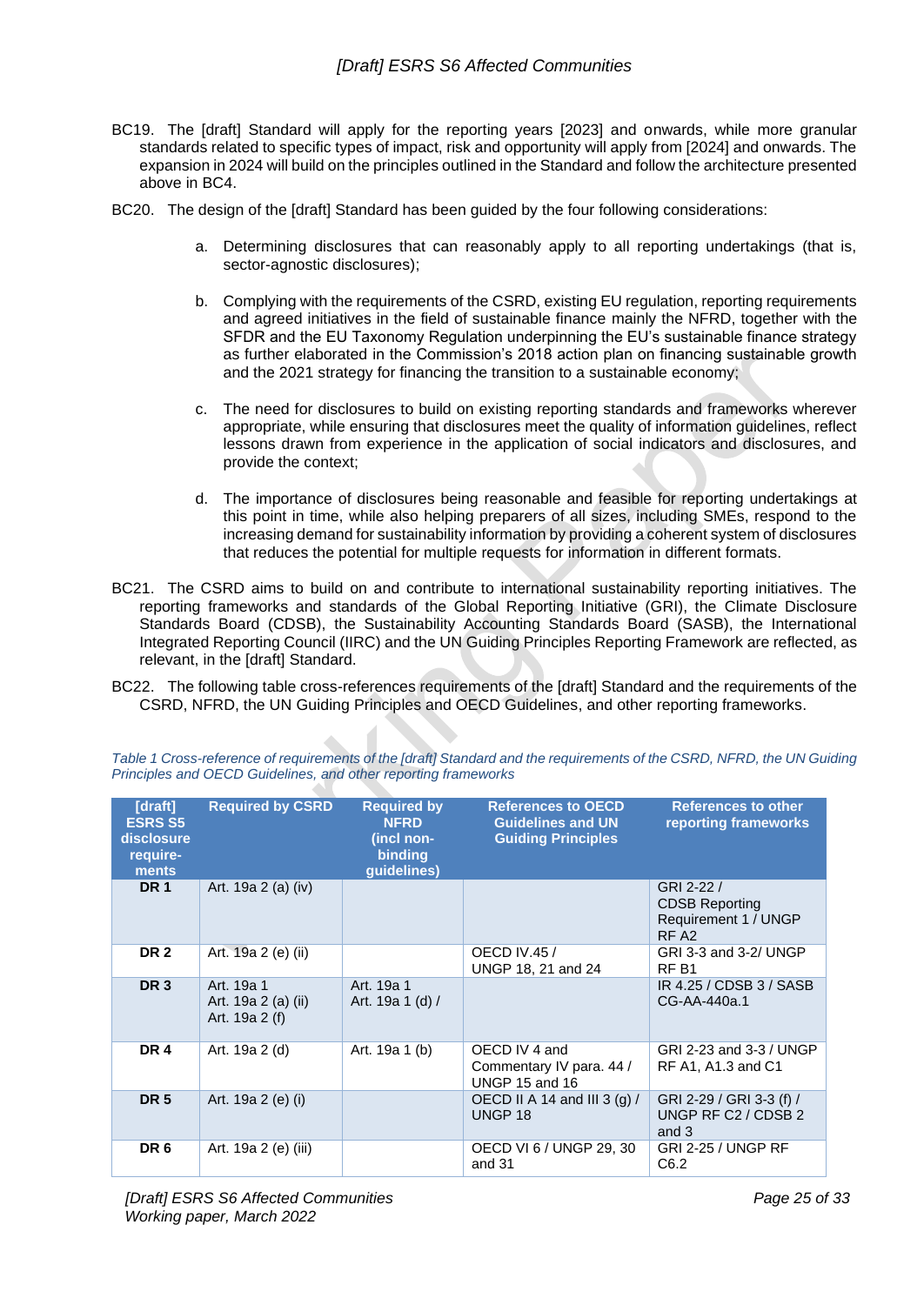| DR <sub>7</sub> | Art 19a 2 (b)        |                | UNGP <sub>20</sub>                                                                                                 | GRI 3-3-e and 3-3-f /<br>CDSB 2 / OECD VI 1                                                                                     |
|-----------------|----------------------|----------------|--------------------------------------------------------------------------------------------------------------------|---------------------------------------------------------------------------------------------------------------------------------|
| DR <sub>8</sub> | Art. 19a 2 (e) (iii) |                | OECD II A and IV / OECD<br>DD Guidance II 3.1 /<br>UNGP 19, 20 and 22 /<br><b>UNGP Interpretive Guide</b><br>III B | GRI 3-3-d and 2-25 /<br><b>CDSB Environmental and</b><br>policies<br>social<br>and<br>strategies / UNGP RF<br>C4.3, C5 and C6.5 |
| <b>DR9</b>      | Art. 19a 2 (e) (iii) | <b>NBG 3.1</b> | OECD II A1                                                                                                         | GRI 3-3 (a) / UNGC/GRI<br>3.1                                                                                                   |
| <b>DR 10</b>    | Art 19a 2 (f)        |                | <b>Guidelines</b><br><b>MNE</b><br>OECD.<br>Section III 1-2                                                        | SASB EM-MM-210b.1                                                                                                               |

- BC23. The Basis for Conclusions includes the following information, as applicable, for each disclosure requirement:
	- Relevant EU-legislations that have been referenced (e.g., CSRD, NFRD, SFDR/RTS, EU Taxonomy);
	- Reference to the leading international instruments as they are relevant to the standard: the UN Guiding Principles and the OECD Guidelines, and their provisions that underpin the rationale for the specific disclosure requirements;
	- Relevant reporting frameworks and standards that provide for disclosures that are relevant or similar to the disclosure requirements (e.g., GRI, UN Guiding Principles Reporting Framework, SASB, CDSB);
	- Additional explanation of the elements is included in each disclosure requirement.

# **Specific disclosure requirements**

# *[Disclosure requirement 1] – Impacts originating from business model and strategy*

- BC24. As stated in the CSRD Article 19a 2 (a) (iv), undertakings should briefly describe 'how the business model and strategy take account of the interests of the undertaking's stakeholders and of the impacts of the undertaking on sustainability matters'. While undertakings are increasingly focused on connections between business models and climate change, the features of business models that can be a source of impacts on people, including on local communities, are often overlooked. Research has shown the various ways in which such connections between business model, strategy and material impacts can arise.<sup>1</sup> Where they do so, typical mitigation strategies may be ineffective at the operational level, given that impacts are part of how the business is designed to operate, and therefore require engagement of senior leaders and governance bodies to address them effectively.
- BC25. Guidance to GRI 2-22 states that undertakings should describe how their purpose, business strategy, and business model aim to prevent negative impacts and achieve positive impacts on the economy, environment, and people.
- BC26. CDSB Reporting Requirement 1 states that disclosures shall describe the governance of environmental and social policies, strategies and information, and that this disclosure requirement will be satisfied when disclosures, inter alia, explain whether and how the Board considers how the organisation's business model and strategy may contribute to material environmental and social risks.
- BC27. Question A2 of the UN Guiding Principles Reporting Framework guides undertakings to report on how they demonstrate the importance they attach to the implementation of their human rights commitment, including how the business model reflects, or has been adapted, to enable respect for human rights, as well as how any risks to human rights associated with the business model (e.g. project timelines that

*<sup>[</sup>Draft] ESRS S6 Affected Communities Working paper, March 2022 Page 26 of 33* <sup>1</sup> Shift, 'Business Model Red Flags', New York, 2021[, https://shiftproject.org/resource/business-model-red-flags/red-flags-about/](https://shiftproject.org/resource/business-model-red-flags/red-flags-about/)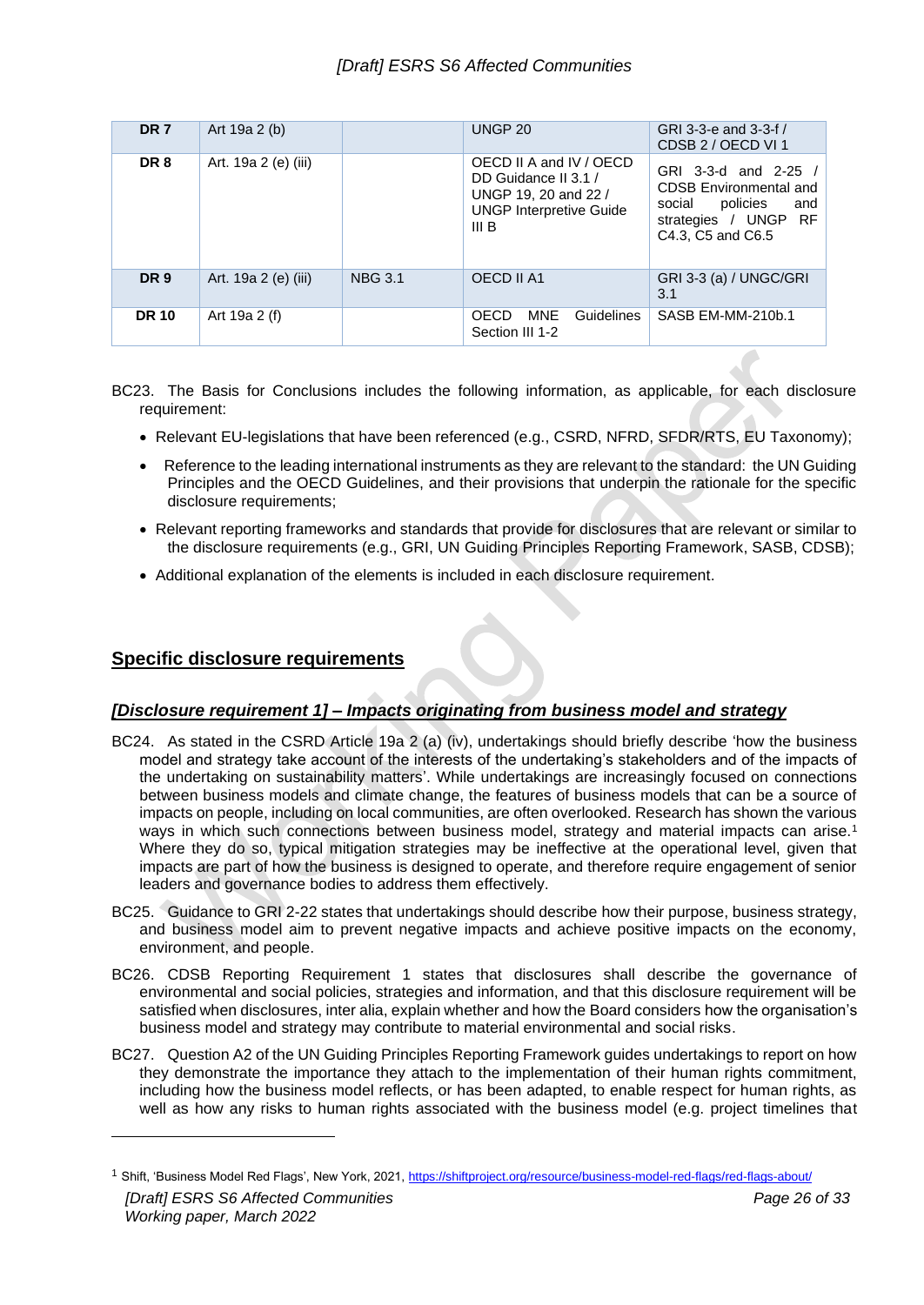undermine consultations with communities; or land use in countries where ownership may be contested) are understood among the senior leadership and the Board.

# *[Disclosure requirement 2] – Material impacts on affected communities and types of communities affected*

- BC28. Article 19a 1 of the CSRD, requires undertakings to include information 'necessary to understand the undertaking's impacts on sustainability matters, and information necessary to understand how sustainability matters affect the undertaking's development, performance and position' in its management report (concept of double materiality). Article 19a 2 (e) (ii) of the CSRD requires a description of the 'principal actual or potential adverse impacts connected with the undertaking's value chain, including its own operations, its products and services, its business relationships and its supply chain' (impact materiality).
- BC29. According to UN Guiding Principle 18 and OECD Guidelines IV-45, the initial step in conducting human rights due diligence is to identify and assess any actual or potential adverse human rights impacts with which undertakings may be involved either through their own activities or as a result of their business relationships. The purpose is to understand the specific impacts on specific people, given a specific context.
- BC30. UN Guiding Principle 24 states that where it is necessary to prioritise actions to address actual and potential impacts, undertakings should first seek to prevent and mitigate those that are most severe or where delayed response would make them irremediable. The UN's Interpretive Guide to the Corporate Responsibility to Respect Human Rights under the UN Guiding Principles refers to these as 'salient' human rights, while the OECD Guidelines refer to them as the most significant. These steps within the due diligence process are further set out in [ESRS1].
- BC31. The UN Guiding Principles Reporting Framework and GRI 3 set out how this same prioritisation process leads to the identification of the material impacts of the organisation by determining the threshold above which the most salient/significant impacts are understood to be material. This is reflected in the guidance on determining impact materiality, as part of double materiality, under ESRS 1, as well as in the application guidance to disclosures on impacts under Disclosure Requirement 1 of ESRS 4.
- BC32. GRI 3-3 requires undertakings to describe the actual and potential, negative and positive impacts on the economy, environment, and people, including impacts on their human rights. Further, the undertaking should describe whether it is involved with the negative impacts through its activities or as a result of its business relationships and describe the activities or business relationships.
- BC33. In addition to disclosing material impacts on local communities, DR2 of the Standard requires disclosure on the main types of communities that are affected by those impacts (e.g., communities directly living or working around the undertaking's operating sites; along the undertaking's value chain; at one or both endpoints of the value chain; or communities of Indigenous Peoples). The disclosure on the types of communities provides context for understanding the nature and potential consequences of the impacts, and for assessing the potential actions that could be appropriate in response. UN Guiding Principle 21 requires that, in their external communications, undertakings should 'provide information that is sufficient to evaluate the adequacy of an undertaking's response to the particular human rights impact involved.'
- BC34. For investors and other stakeholders to understand changes in the undertaking's impacts on local communities over time, DR2 requires undertakings to describe any changes in its material impacts compared to the previous reporting period. This helps users of information quickly identify significant developments in the types of impacts and groups affected. In addition, GRI 3-2, requires undertakings to list their material topics (based on impact materiality) and report changes to the list of material topics compared to the previous reporting period.

# *[Disclosure requirement 3] – Risks and opportunities related to affected communities*

BC35. DR3 builds on both the current EU NFRD as well as the CSRD proposal. Article 19a 1 of the CSRD requires undertakings to include in the management report information 'necessary to understand how sustainability matters affect the undertaking's development, performance and position'. Article 19a 2 (f) of the CSRD requires 'a description of the principal risks to the undertaking related to sustainability matters,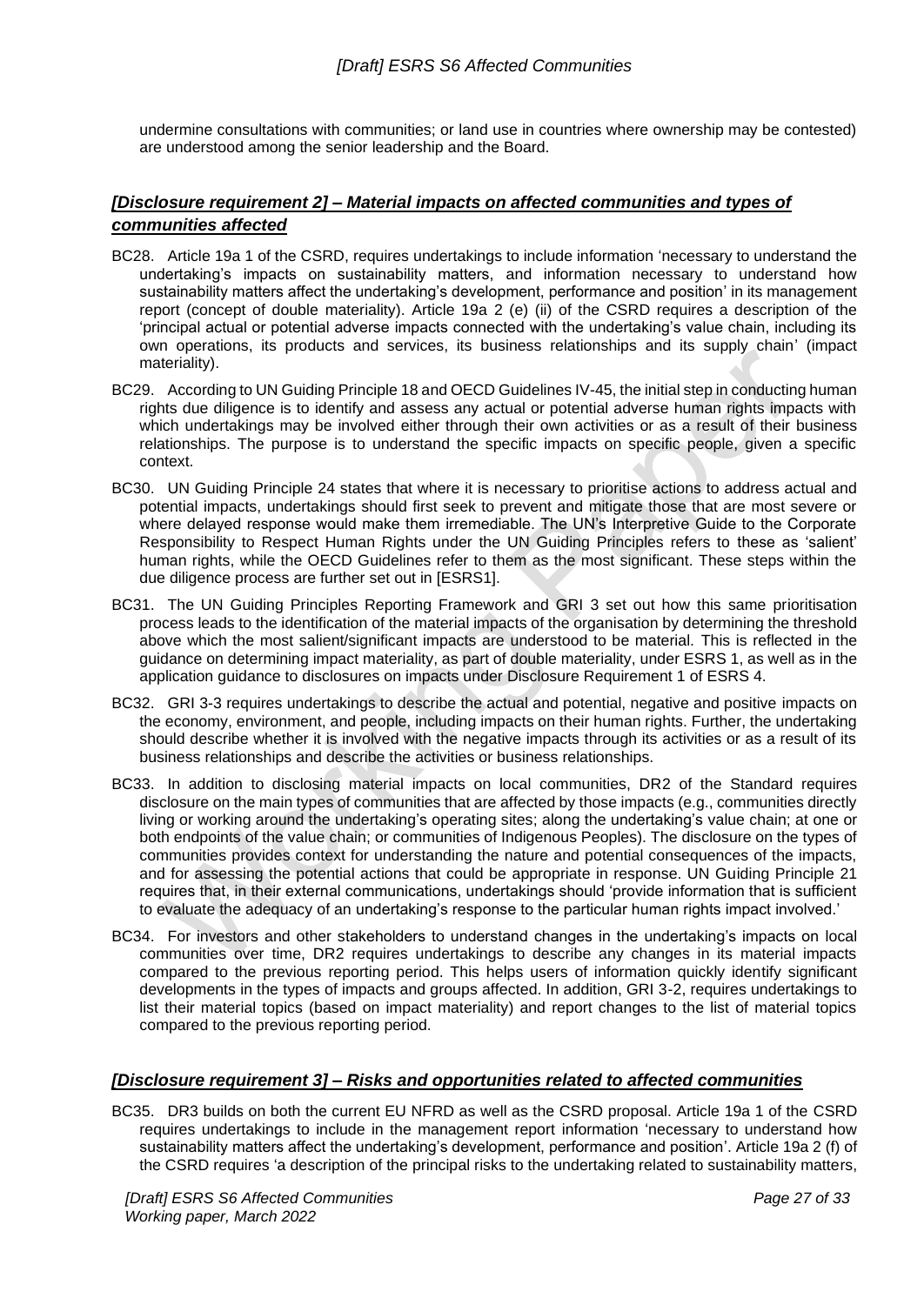including the undertaking's principal dependencies on such matters, and how the undertaking manages those risks' and Article 19a 2 (a) (ii) refers to 'the opportunities for the undertaking related to sustainability matters'. Already under Article 19a 1 (d) of the NFRD, undertakings are required to report on the principal risks related to sustainability matters and how the undertaking manages those risks.

- BC36. The Integrated Reporting Framework highlights that an integrated report should identify the key risks and opportunities that are specific to the organisation, including those that relate to the organisation's effects on, and the continued availability, quality and affordability of, relevant capitals in the short-, medium- and long-term. This includes both human capital and social and relationship capital, both of which could be relevant with regard to affected communities.
- BC37. Requirement 3 of the CDSB Reporting Framework for reporting environmental and social information states that disclosures shall explain the material current and anticipated environmental and social risks and opportunities affecting the organisation and the processes used to identify, assess and prioritise the risks and opportunities. The Framework defines human and social capital dependencies, which may be a source of risks or opportunities, as the human and social resources and relations that organisations need in order to create and sustain value.
- BC38. Requirement 3 of the CDSB Reporting Framework further states that information will be useful where it explains whether and how the undertaking's processes to identify, assess and prioritise risks and opportunities include an assessment of whether business risks may result, in the short, medium, and long term, from actual or potential negative environmental and social impacts that the organisation itself may cause or contribute to or which may be linked to its operations, products or services through its business relationships; and when it explains any additional causes and sources of the material business risks and opportunities the organisation has identified, such as risks to the availability of any of the organisation's natural, social, or human capital dependencies
- BC39. SASB Industry Standards evaluate sustainability issues for inclusion in the Standards by assessing whether a given topic is reasonably likely to materially affect the financial condition, operating performance, or risk profile of a typical undertaking within an industry. For example, standards for a number of industries require undertakings to describe the social risks associated with sourcing priority raw materials and the strategic approach the undertaking takes to manage these risks (e.g. CG-AA-440a.1), to discuss processes to manage risks and opportunities associated with community rights and interests (e.g. EM-MM-210b.1), as well as describe engagement processes and due diligence practices with respect to human rights, indigenous rights, and operation in areas of conflict (e.g. RR-FM-210a.2).
- BC40. DR3 and AG17 further require the undertaking to explain how the material risks and/or opportunities might differ from the previous reporting period. Requirement 3 of the CDSB Framework guides undertakings to explain any changes to the material environmental and social risks identified and processes by which they were identified with the previous reporting period.

#### *[Disclosure requirement 4] – Policies related to affected communities*

- BC41. As stated in Article 19a 1 (b) of the NFRD amending Directive 2013/34/EU and its non-binding guidelines, as well as Article 19a 2 (d) of the CSRD, undertakings should provide 'a description of the policies pursued by the undertaking in relation to those matters, including due diligence processes implemented' and 'a description of the undertaking's policies in relation to sustainability matters'. A policy demonstrates the nature of the commitment made by the undertaking regarding impacts, risks and opportunities related to affected communities.
- BC42. According to both UN Guiding Principle 15 and the OECD Guidelines (IV, 4), undertakings should have in place policies and processes appropriate to their size and circumstances, including a policy commitment to meet their responsibility to respect human rights. UN Guiding Principle 16 states that such a policy should stipulate the undertaking's human rights expectations of personnel, business partners and other parties directly linked to its operations, products or services; and that it should be publicly available and communicated internally and externally to all personnel, business partners and other relevant parties. Expanding on section IV para. 4, the OECD Guidelines' Commentary on Human Rights specifies that undertakings should 'express their commitment to respect human rights through a statement of policy that: (i) is approved at the most senior level of the enterprise; (ii) is informed by relevant internal and/or external expertise; (iii) stipulates the enterprise's human rights expectations of personnel, business partners and other parties directly linked to its operations, products or services; (iv) is publicly available and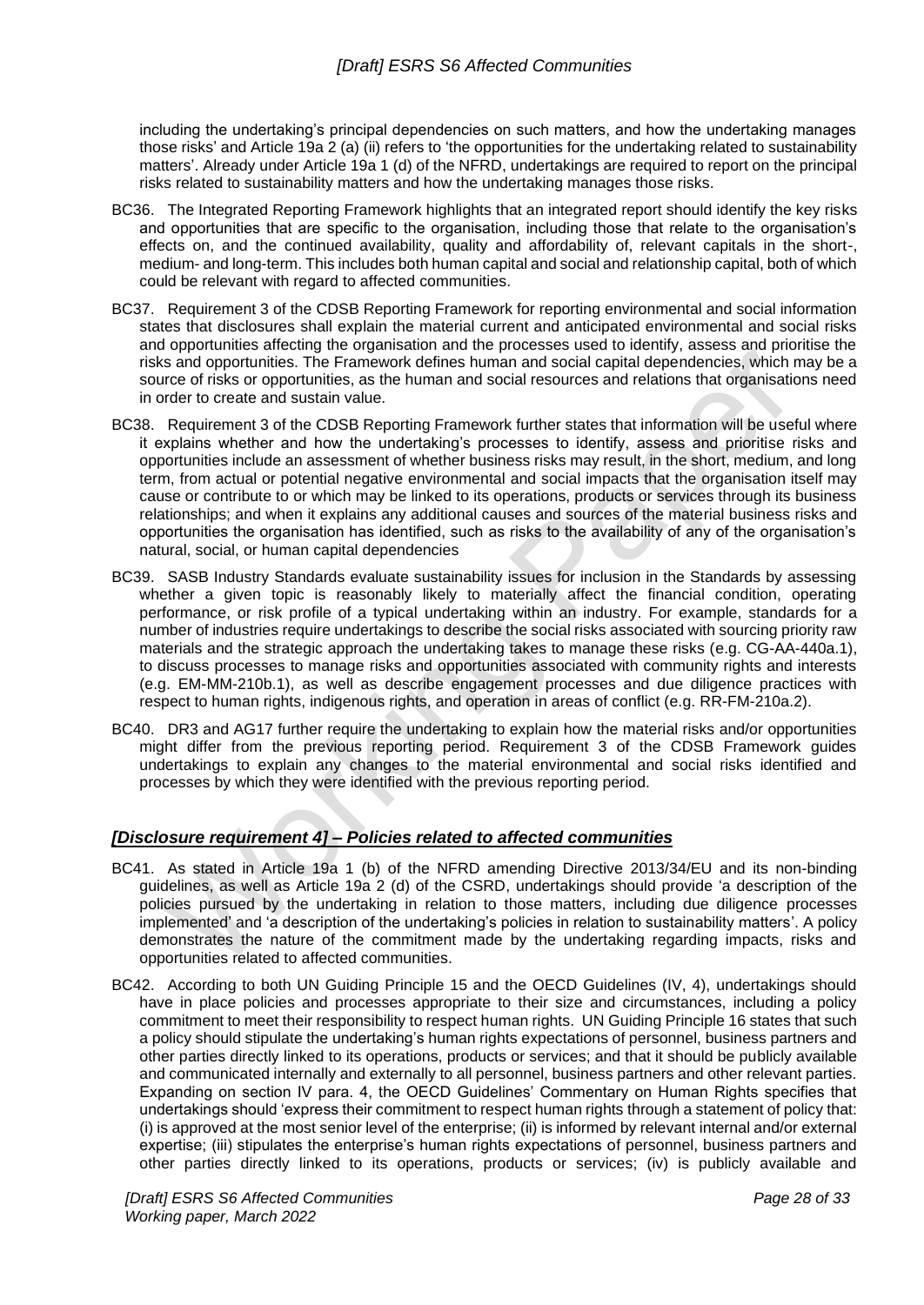communicated internally and externally to all personnel, business partners and other relevant parties; (v) is reflected in operational policies and procedures necessary to embed it throughout the enterprise.'

- BC43. GRI 2-23 requires the undertaking to describe policy commitments for responsible business conduct, including the specific policy commitment to respect human rights, the internationally recognised human rights that the commitment covers, and the categories of stakeholders, including at-risk or vulnerable groups, that the undertaking gives particular attention to in the commitment. It requires undertakings to provide links to the policy commitments if publicly available (c). GRI 3-3 also requires the undertaking to describe its policies or commitments regarding material topics (i.e., specific material impacts). This entails describing the policies or commitments the organisation has developed specifically for the topic, in addition to the policy commitments reported under Disclosure 2-23.
- BC44. The UN Guiding Principles Reporting Framework guides undertakings to report on their public commitment to respect human rights (A1) for which relevant information would include whether the public commitment covers all individuals and groups who may be impacted by the undertaking's activities or through its business relationships, and whether there are any groups to which the undertaking pays particular attention, and why. It guides undertakings to report any more specific policies they may have that address their salient (material) human rights issues. It indicates that relevant information would include clarification of whose human rights the policy or policies relate to, such as local communities. Its supporting guidance explains that specific policies may be addressed through a single provision or section within a broader document, for instance, where an undertaking adopts a stand-alone community and indigenous relationships policy.
- BC45. DR 4 requires undertakings to summarise how the relevant policies are communicated to affected communities, business relationships and other relevant stakeholders in the undertaking's value chain. In line with UN Guiding Principle 16d and OECD Guidelines (IV, para. 44), GRI 2-23 requires undertakings to describe how their policy commitments – including with regard to respect for human rights – are communicated to workers, business partners, and other relevant parties. In addition, the guidance to GRI 2-23f suggests disclosing how the undertaking identifies and removes potential barriers to the communication or dissemination of the policy commitments, e.g., by making them accessible and available in relevant languages.
- BC46. The UN Guiding Principles Reporting Framework (A 1.3) guides undertakings to report how their public commitment to respect human rights is disseminated and indicates that relevant information would include whether and how the public commitment is disseminated in an accessible form to external stakeholders, in particular potentially affected stakeholders, for example local communities and their legitimate representatives.

# *[Disclosure requirement 5] – Processes for engaging with affected communities about impacts*

- BC47. The CSRD requires undertakings to provide 'a description of the due diligence process implemented with regard to sustainability matters'. In line with the UN Guiding Principles and the OECD Guidelines, this due diligence process should throughout be informed by engagement with relevant stakeholders, especially those who may be adversely impacted.
- BC48. The UN Guiding Principles refer to the importance of meaningful stakeholder engagement in the conduct of human rights due diligence. For example, the commentary to UN Guiding Principles 18 states that, to enable undertakings to assess their human rights impacts accurately, they should seek to understand the concerns of potentially affected stakeholders by consulting them directly in a manner that takes into account language and other potential barriers to effective engagement. It further states that in situations where such consultation is not possible, undertakings should consider reasonable alternatives such as consulting credible, independent expert resources, including human rights defenders and others from civil society. The UN Interpretive Guide to the Corporate Responsibility to Respect Human Rights defines stakeholder engagement as an ongoing process of interaction and dialogue between an enterprise and its potentially affected stakeholders that enables the enterprise to hear, understand and respond to their interests and concerns, including through collaborative approaches.
- BC49. With regards to Indigenous Peoples specifically, the UN Declaration on the Rights of Indigenous Peoples enshrines several rights including the right to free, prior and informed consent. This right allows Indigenous Peoples to give or withhold consent to a project that may affect them or their territories,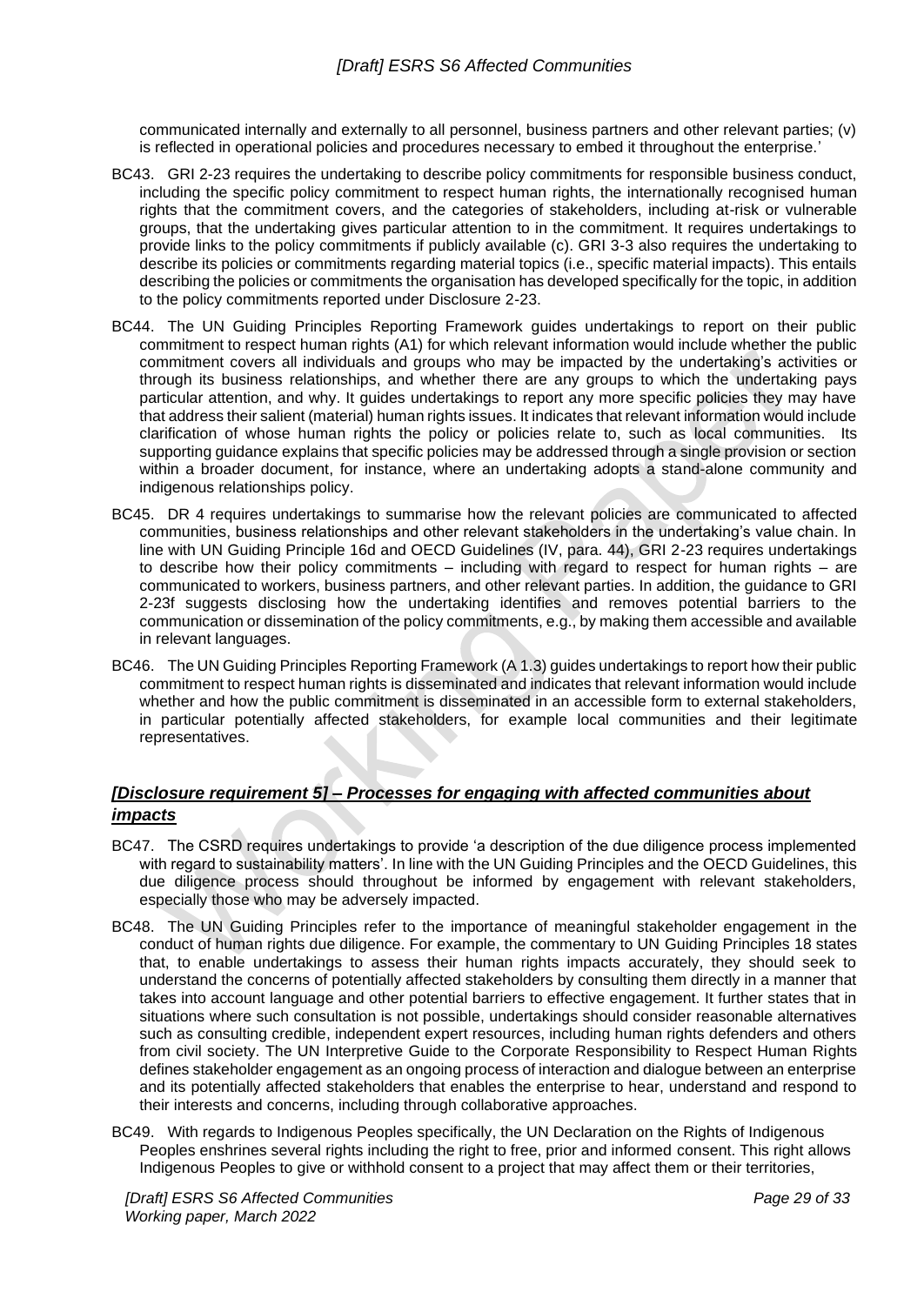which acts as a safeguard for all their other rights that may be adversely impacted by external actors. Engagement by companies with indigenous peoples should therefore take account of their right to free, prior and informed consent. Yet this right is not always protected in national law. To address this gap, industry standards have increasingly begun to incorporate key elements of the right. For instance, Performance Standard 7 of the International Finance Corporation elaborates that the required engagement should proceed in a culturally appropriate manner, involve Indigenous Peoples' representative bodies and organizations, as well as members of the affected communities, and provide sufficient time for Indigenous Peoples' decision-making processes.

- BC50. Section II A. 14 of the OECD Guidelines similarly provides that undertakings should engage with relevant stakeholders in order to provide meaningful opportunities for their views to be taken into account in relation to planning and decision making that may significantly impact them. The related Commentary adds that stakeholder engagement involves interactive processes of engagement (e.g., meetings, hearings or consultation proceedings) and that effective stakeholder engagement is characterised by twoway communication and depends on the good faith of the participants on both sides.
- BC51. GRI 2-29 requires undertakings to describe their approach to engaging with stakeholders, including the categories of stakeholders they engage with, and how they are identified; the purpose of the stakeholder engagement; and how the organisation seeks to ensure meaningful engagement with stakeholders. GRI 3-3 (f) requires undertakings to describe how engagement with stakeholders has informed the actions taken to address material impacts and how it has informed whether the actions have been effective.
- BC52. The UN Guiding Principles Reporting Framework (C2) guides companies to disclose how the undertaking identifies which stakeholders to engage with in relation to each of its salient (material) issues; which stakeholders it has engaged with regarding each salient issue in the reporting period, and why; and how the views of stakeholders have influenced the undertaking's understanding of each salient issue and/or its approach to addressing it.
- BC53. Requirement 2 of CDSB's Reporting Framework states that information about environmental and social policies and strategies should include confirmation of whether and to what extent policies and strategies take account of the organisation's key stakeholder relationships and perspectives including details about engagement with key stakeholder relationships and perspectives along the value chain. Requirement 3 states that information related to the identification, assessment and prioritisation of risks and opportunities is useful where it explains whether and how the processes include engagement with affected stakeholders, their legitimate representatives or subject matter experts, and the types of stakeholders engaged and the engagement methods used.

# *[Disclosure requirement 6] – Channels for affected communities to raise concerns*

- BC54. UN Guiding Principle 29 states that, to make it possible for grievances to be addressed early and remediated directly, undertakings should establish or participate in effective operational-level grievance mechanisms for individuals as well as communities who may be adversely impacted. The commentary explains that operational-level grievance mechanisms are accessible directly to individuals and communities who may be adversely impacted by an undertaking; are typically administered by enterprises, alone or in collaboration with others, including relevant stakeholders; may also be provided through recourse to a mutually acceptable external expert or body; do not require that those bringing a complaint first access other means of recourse; engage the undertaking directly in assessing the issues and seeking remediation of any harm. It states that such mechanisms need not require that a complaint or grievance amount to an alleged human rights abuse before it can be raised, but specifically aim to identify any legitimate concerns of those who may be adversely impacted.
- BC55. In addition, UN Guiding Principle 30 addresses the importance of industry, multi-stakeholder and other collaborative initiatives that are based on respect for human rights-related standards ensuring the availability of grievance mechanisms.
- BC56. The OECD Guidelines (IV, 6) also recommend that when undertakings identify through their human rights due diligence process or other means that they have caused or contributed to an adverse impact, they should have processes in place to enable remediation. The Guidelines note that some situations require cooperation with judicial or State-based non-judicial mechanisms.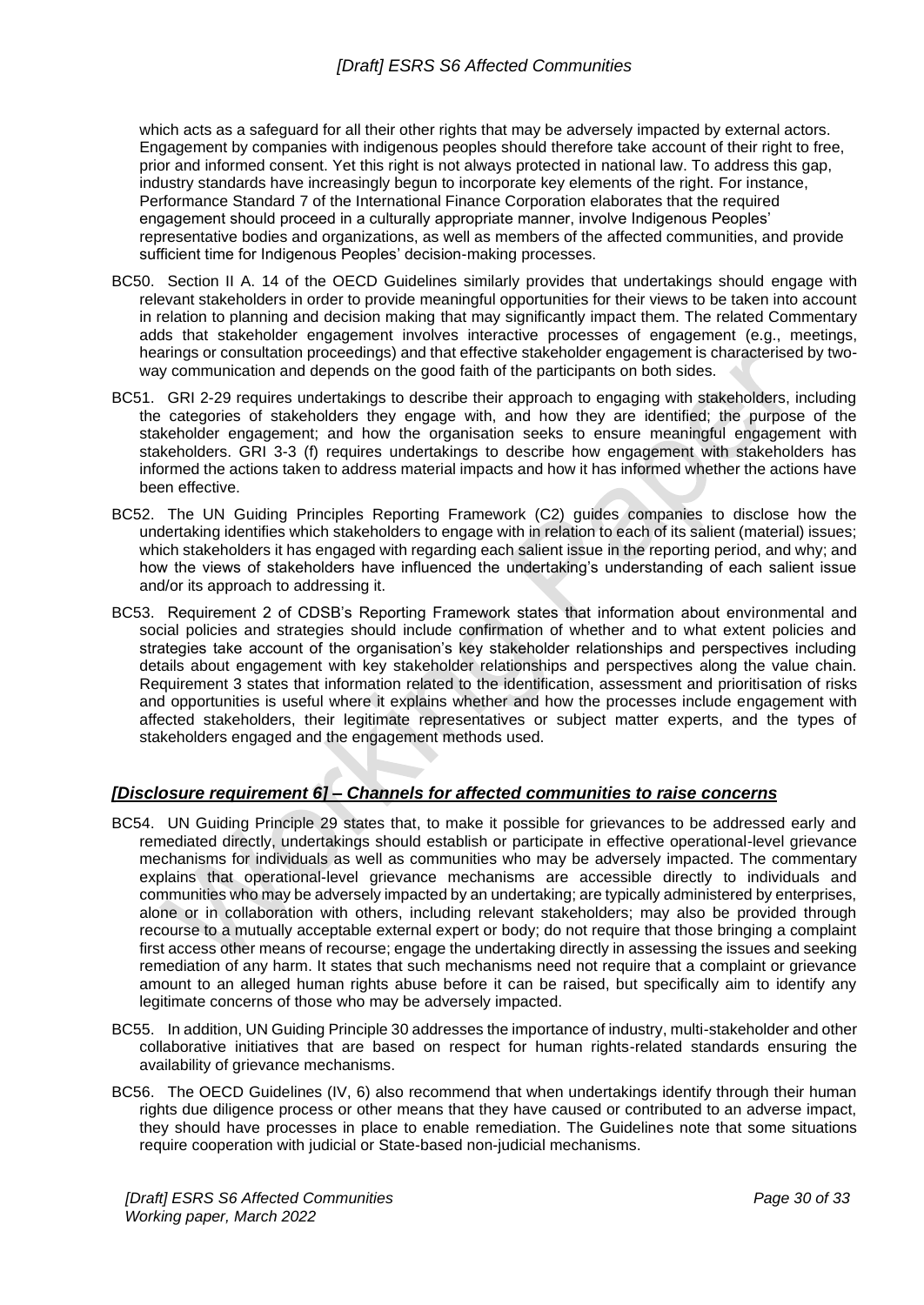- BC57. Both UN Guiding Principle 29 and the OECD Guidelines (IV, 6) underline that operational-level grievance mechanisms can be important complements to wider stakeholder engagement, which it cannot however substitute, nor should it preclude access to judicial or non-judicial grievance mechanisms.
- BC58. GRI 2-25 specifically requires disclosing the grievance mechanisms that the organisation has established or participates in, as well as a description of how the stakeholders who are intended users of the grievance mechanisms are involved in the design, review, operation, and improvement of these mechanisms.
- BC59. This disclosure requires undertakings to explain whether and how they know that local communities are aware of and trust these structures or processes as a way to raise their concerns or needs and have them addressed. This aligns with UN Guiding Principle 31, which states that grievance mechanisms should be legitimate, accessible, predictable, equitable, transparent, rights-compatible, a source of continuous learning and based on engagement and dialogue. The OECD Guidelines similarly state that operationallevel grievance mechanisms can be an effective means of providing for remediation when they meet the core criteria of: legitimacy, accessibility, predictability, equitability, compatibility with the Guidelines and transparency, and are based on dialogue and engagement with a view to seeking agreed solutions.
- BC60. The UN Guiding Principles Reporting Framework (C6.2) specifically guides undertakings to disclose how they know if people feel able and empowered to raise complaints or concerns, with relevant information including evidence that they are used by the intended individual or groups and feedback from those who have and have not used the channels regarding their confidence in them.

## *[Disclosure requirement 7] – Targets related to managing material impacts on affected communities*

- BC61. Art. 19a 2 (b) of the CSRD mandates undertakings to provide a description of sustainability targets and the progress made towards achieving those targets. It contains specific disclosure requirements on targets related to sustainability matters, which include rights relevant to communities and Indigenous Peoples.
- BC62. The setting of targets provides a goal against which progress can be tracked. The Commentary to UN Guiding Principle 20 states that undertakings should make particular efforts to track the effectiveness of their responses to impacts on individuals from groups or populations that may be at heightened risk of vulnerability or marginalisation. The OECD Guidelines (VI, 1) also recommend that undertakings regularly monitor and verify progress toward environmental, health, and safety objectives or targets.
- BC63. With regard to tracking the effectiveness of actions taken, GRI 3-3-e requires undertakings to report the processes used to track the effectiveness of the actions; any goals, targets, and indicators used to evaluate progress; the effectiveness of the actions, including progress toward the goals and targets; lessons learned and how these have been incorporated into the organisation's operational policies and procedures. Its guidance further states that reporting on goals and targets should include how the targets are set. GRI 3-3-f also requires undertakings to describe how engagement with stakeholders has informed the actions taken [to address impacts] and how it has informed whether the actions have been effective.
- BC64. Requirement 2 of the CDSB Reporting Framework states that disclosures shall report management's environmental and social policies, strategies, and targets, including the indicators, plans and timelines used to assess performance. It further specifies that to meet this requirement undertakings will need to describe their targets, timelines, and key performance indicators against which delivery of environmental and social strategies and policies is measured and resourced. Information on a social target should include whether it is a direct measure of outcomes for people or a measure of systemic changes aimed at improving outcomes for people. Information on targets should further include whether and how they are informed by engagement with affected stakeholders, their legitimate representatives and/or subject matter experts; and key performance indicators used to assess progress against targets.

# *[Disclosure requirement 8] – Taking action on material impacts on affected communities and effectiveness of those actions*

BC65. Addressing the identified material impacts, as required by DR8, is part of the human rights due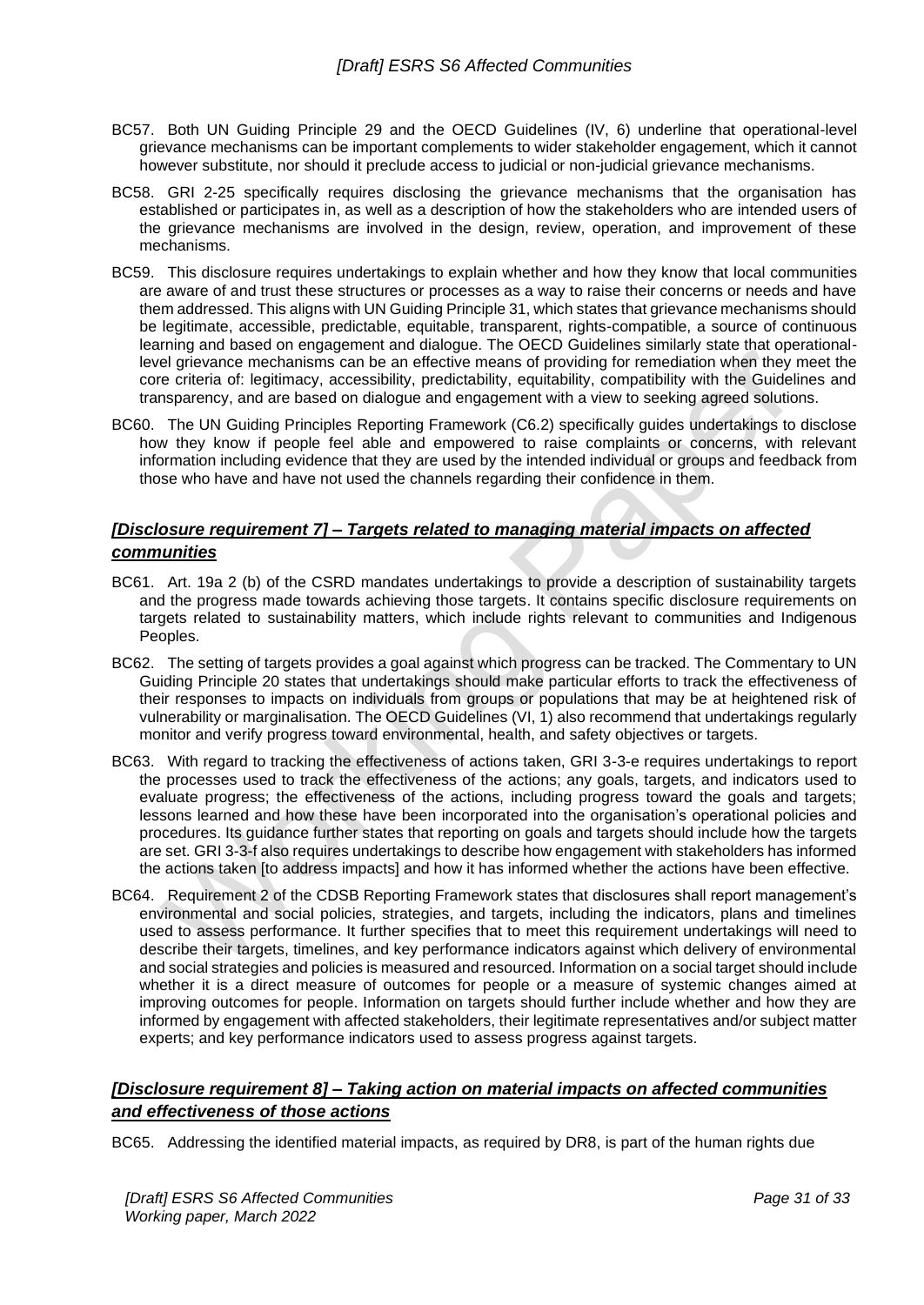diligence process and in line with Art 19a 2 (e) (iii) of the CSRD which calls for a description of 'any actions taken, and the result of such actions, to prevent, mitigate or remediate actual or potential adverse impacts'.

- BC66. UN Guiding Principle 19 states that undertakings should take appropriate action in order to prevent and mitigate negative human rights impacts and that, to facilitate this, responsibility for addressing such impacts should be assigned to the appropriate level and function within the business enterprise; and internal decision-making, budget allocations and oversight processes should enable effective responses. The commentary to UN Guiding Principle 19 elaborates that an undertaking should take the necessary steps to cease or prevent any impacts it causes, may cause or to which it contributes, and should use its leverage to mitigate, to the greatest extent possible, impacts it has not contributed to, but where that impact is nevertheless directly linked to its operations, products or services by its business relationship with another entity. It states that if an undertaking lacks leverage there may be ways for it to increase it, for example, offering capacity-building or other incentives to the related entity, or collaborating with other actors.
- BC67. The OECD Guidelines (II A and IV) similarly set out the different steps on how to address actual and potential adverse impacts. The UN's Interpretive Guide on the Corporate Responsibility to Respect Human Rights (III B) and the OECD's related Due Diligence Guidance for Responsible Business Conduct (II, 3.1) set out in more detail what this entails.
- BC68. The UN Guiding Principles and the OECD Guidelines also address the need for action in response to actual impacts to include steps to provide remedy. This is more general than the requirement to provide an effective grievance mechanism, while such mechanisms can provide one means through which action may be taken. UN Guiding Principle 22 states that where business enterprises identify that they have caused or contributed to adverse impacts, they should provide for or cooperate in their remediation through legitimate processes. The commentary notes that operational-level grievance mechanisms can be one effective means of enabling remediation when they meet effectiveness criteria.
- BC69. GRI3-3 (d) requires undertakings to disclose information on actions taken to manage material topics and related impacts, including actions to prevent or mitigate potential negative impacts; actions to address actual negative impacts, including actions to provide for or cooperate in their remediation; and actions to manage actual and potential positive impacts. GRI 2-25 requires undertakings to describe the processes for remediation of negative impacts and how the effectiveness of these processes is tracked.
- BC70. The CDSB Reporting Framework states that information on the undertaking's environmental and social policies and strategies should include information about whether the organisation's environmental and social policies and strategies involve working with entities in the value chain (upstream and downstream) and other third parties (e.g., joint venture partners, franchisees) to facilitate their management of environmental and social impacts; and information relating to actions to mitigate or remediate environmental and social impacts.
- BC71. The UN Guiding Principles Reporting Framework (C4.3) guides undertakings to report what action they have taken in the reporting period to prevent or mitigate potential impacts related to each salient (material) issue and (C6.5) whether the undertaking provided or enabled remedy for any actual impacts related to a salient (material) issue.
- BC72. UN Guiding Principle 20 states that tracking is necessary in order for undertakings to know whether their policies are being implemented optimally, whether they responded effectively to the identified impacts, and to drive continuous improvement. It further requires that tracking should be based on appropriate qualitative and quantitative indicators and draw on feedback from both internal and external sources, including affected stakeholders. Section VI 1 c) of the OECD Guidelines also recommends that undertakings regularly monitor and verify progress toward environmental, health, and safety objectives or targets.
- BC73. GRI 3-3 (e) requires undertakings to report the processes used to track the effectiveness of the actions; goals, targets, and indicators used to evaluate progress; the effectiveness of the actions, including progress toward the goals and targets; and lessons learned and how these have been incorporated into the organisation's operational policies and procedures.
- BC74. The UN Guiding Principles Reporting Framework guides undertakings to disclose how they know if their efforts to address salient (material) issues are effective in practice. It indicates that relevant information would include internal review processes, internal audit, supplier audits, surveys of employees or other workers, surveys of external stakeholders, other processes for affected stakeholders to provide